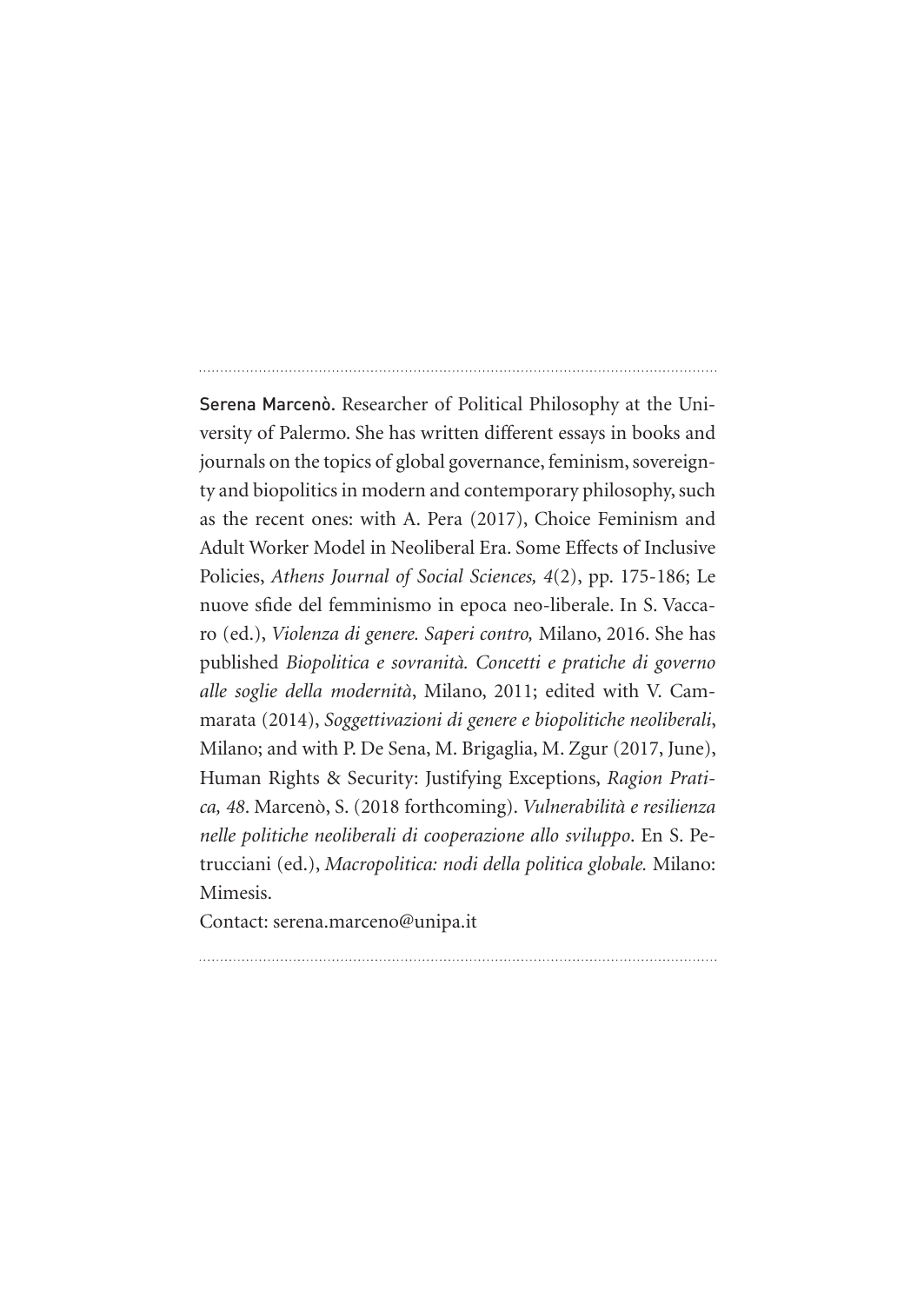# **CONDITIONAL CASH TRANSFERS: EMPOWERMENT, RESILIENCE AND GOOD BEHAVIOURS IN DEVELOPMENT POLICIES**

## Serena Marcenò

University of Palermo

DOI: 10.17450/180107

Reception date:  $6<sup>th</sup>$  December 2017; acceptance date:  $10<sup>th</sup>$  January 2018. This article is the result of research activities held at the Dipartimento di Culture e Società (Università degli Studi di Palermo).

# **Abstract**

Empowerment, resilience and poverty reduction strategies seem to be bound by mutual exclusion. Through poverty reduction and empowerment, people escape poverty and precarization processes by acquiring capabilities that give them both economic and existential stability; in a word, they acquire *human resilience*. Nevertheless, the relationship between the three concepts and their corresponding practices is characterized by a complementary link that works as a matrix of neoliberal subjectivation processes that involve both men and women on a global level. Said link is a broad and diverse one where other practices and concepts interact: i.e. vulnerability, securitization, care, responsibility, and self-reliance. After introducing some elements of the current conceptualization of empowerment and resilience, I will deal with the verification of the impact that empowerment and resilience strategies are producing in the global South in forms introduced by neoliberal poverty reduction policies such as the Conditional Cash Transfers program, especially in Brazil.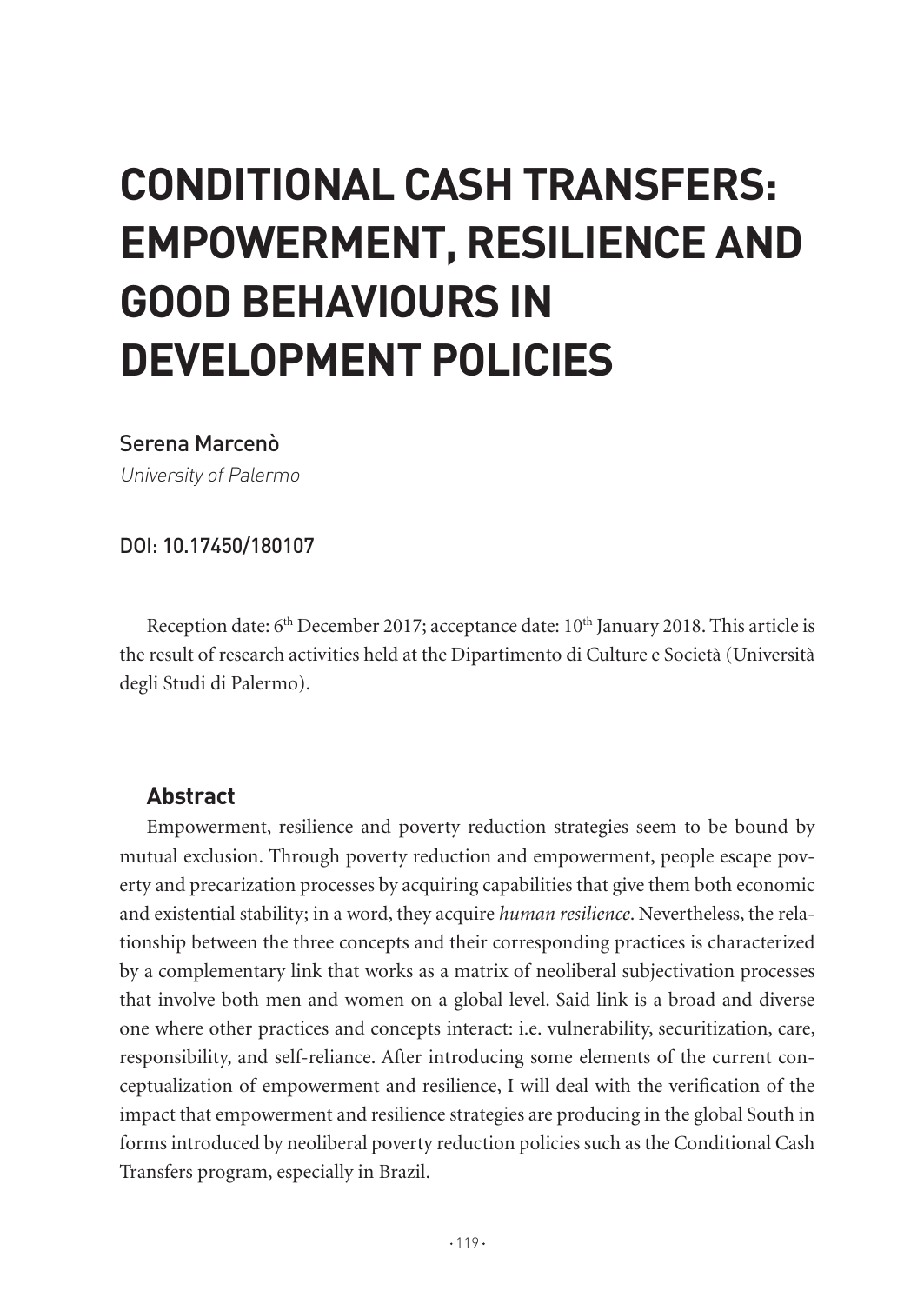## **Keywords**

Empowerment, resilience, vulnerability, poverty reduction, conditional cash transfers.

## **Resumen**

Las estrategias de empoderamiento, resiliencia y reducción de la pobreza parecen estar vinculadas por la exclusión mutua. A través de la reducción de la pobreza y el empoderamiento, las personas pueden escapar de la pobreza y los procesos de precarización por medio de la adquisición de capacidades que proveen tanto estabilidad económica como existencial; en otras palabras, adquieren resiliencia humana. Sin embargo, la relación entre los tres conceptos y sus prácticas correspondientes se caracteriza por un nexo complementario que funciona como una matriz neoliberal de procesos de subjetivación que involucra tanto a hombres como a mujeres a una escala global. El nexo señalado es amplio y diverso y en él interactúan otras prácticas y conceptos, por ejemplo: vulnerabilidad, securitización, cuidado, responsabilidad y autosuficiencia. Después de introducir algunos elementos de la actual conceptualización sobre el empoderamiento y la resiliencia, abordaremos la verificación del impacto que las estrategias de empoderamiento y resiliencia están produciendo en el Sur Global en formas introducidas por las políticas neoliberales de reducción de la pobreza, como el Programa de Transferencias Monetarias Condicionadas (Conditional Cash Transfers program), especialmente en Brasil.

# **Palabras clave**

Empoderamiento, resiliencia, vulnerabilidad, reducción de la pobreza, condiciones para las transferencias de efectivo.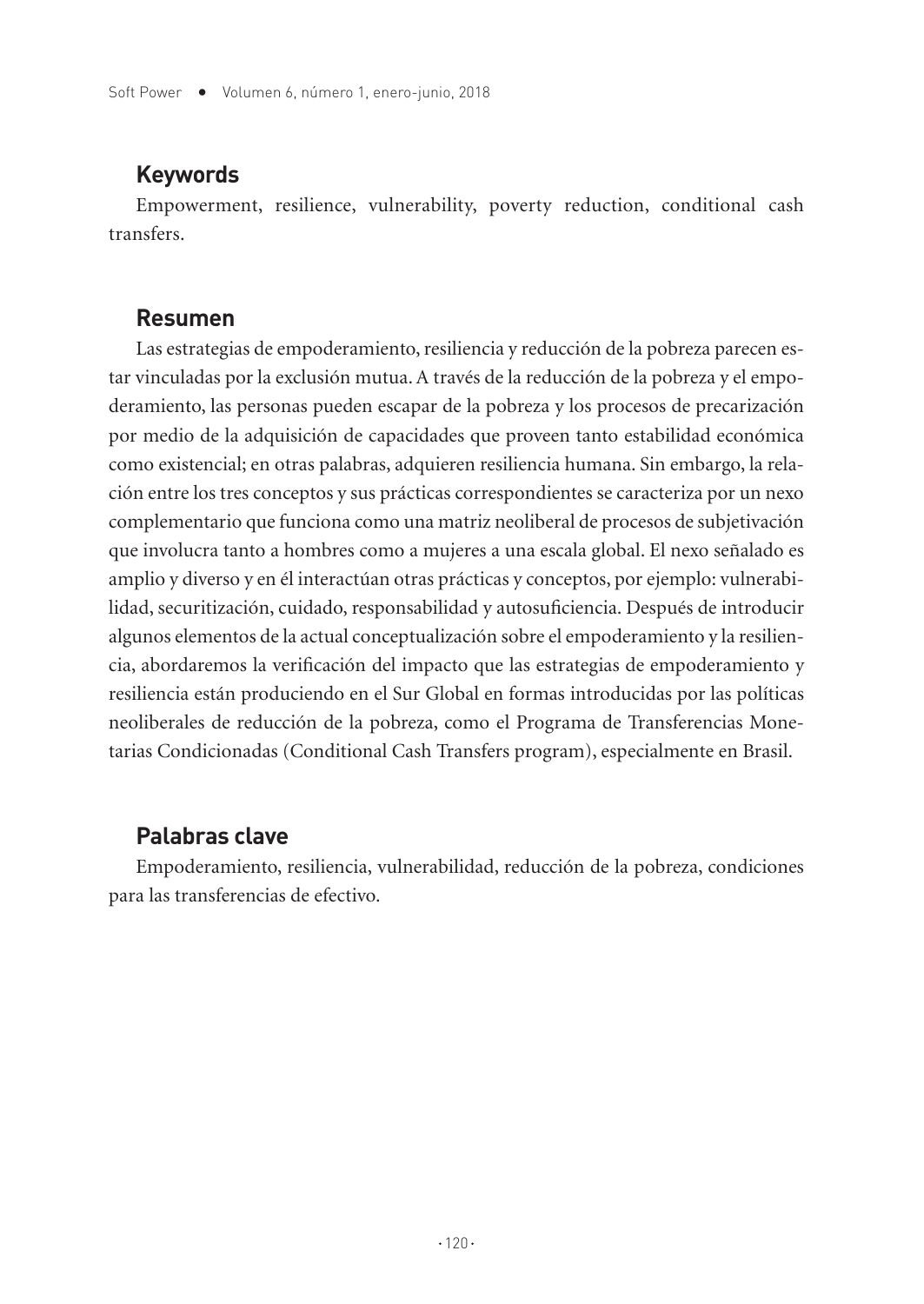# **Empowerment**

In order to analyse the empowerment-resilience nexus, it may be useful to begin with poverty reduction policies and the central role they have assigned to women (Molyneux & Razavi, 2012; Karamessini & Rubery, 2013; Marcenò & Pera, 2017).

Women's empowerment is the key to human development, sustainable development, and poverty reduction policies. It is often associated with microfinance and microcredit programs or, more recently, with the so-called CCTs (Conditional Cash Transfers). Over the years, these practices have given rise to poverty governance. With its focus on *debtfare*, poverty governance contributes to the neoliberal discourse, which presents it as an opportunity for the self-emancipation of the poor, especially poor women, placing them at the centre of mechanisms of the financial markets and debt-guilt logic (Marazzi, 1999; Stimilli, 2011; Morini, 2011). Beyond the rhetoric, microfinance is now a real governmental technology: a bio-monetary economy that establishes credit relationships and thus takes advantage of those living in conditions of poverty, especially women (Fama, 2017).

As Nancy Fraser wrote, albeit with controversial results (Fraser, 2013; Dini & Tarantino, 2014; Cammarata & Marcenò, 2014): microcredit was trumpeted as a bottom-up reinforcement process, an alternative to top-down decisions and the bureaucracy of state projects. In her words, it was presented as a "feminist antidote for women's poverty and subjection" (Fraser, 2013, p. 3). In fact, it flourished at a time when "states have abandoned macro-structural efforts to fight poverty" (Fraser, 2013, p. 3). This is in part because they are strangled both by debt and the notorious neoliberal structural adjustment policies imposed by the World Bank and the International Monetary Fund. Such macrostructural commitments, of course, cannot be replaced by small-scale loans. It was, therefore, a neoliberal version of a feminist ideal from a perspective that was originally designed to democratize the state by empowering citizens, and women in particular, and "is now used to legitimise marketization and state retrenchment" (Fraser, 2013, p. 3).

According to Arlie Hochschild (2004) and Eva Kittay Feder (2009), it is the contraction of public policies, of welfare in a broad sense that tethers poor countries to rich countries. This is demonstrated by the work of migrant women who face welfare cuts, typically in the education and health sectors, in their homeland. For this reason, they move to rich countries where they find work providing services, primarily cleaning houses or caring for family members, which are areas where rich countries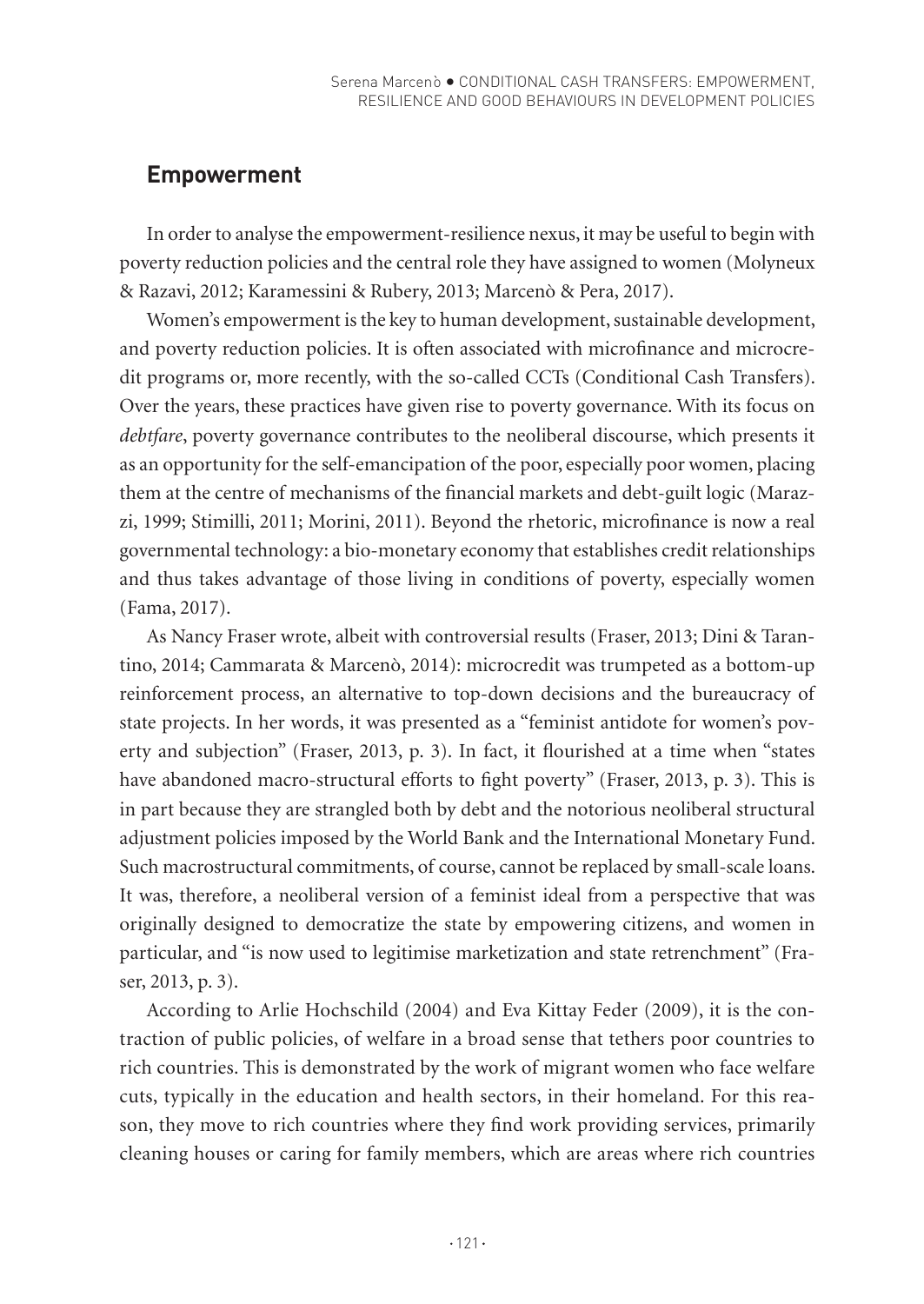have cut back on welfare and, even in the West, are resolved *privately.* This mechanism presents some crucial aspects from the economic-financial point of view, related precisely to the circuit of remittances of female migrant labour. On one hand, a significant extraction of economic-financial resources from poor countries, which benefits the rich countries, takes place; on the other hand, specific subjectivities are produced, female in this case, which are responsible for an economic system, which is constantly in crisis.

In neoliberal societies, we are witnessing the affirmation of subjectivities committed to assuming the economic and social risks and consequences of the inequalities in the economic system, and debt operates as a device that directly links forms of human capital investment to risk management and to the increasingly financialized dimension of contemporary capitalism. This is a theme addressed by Maurizio Lazzarato (2011) who stressed the central role held today by *debt ethics,* which supports the replacement of the traditional welfare state with a new welfare described as *debtfare*.

The general scenario surrounding the issue of the neoliberal subjectivation of women, especially the care-empowerment nexus on which this subjectivity is largely articulated, is represented by the global Human Security-Human Resilience paradigm (UNDP, 1994, 2014); it is, indeed, in this context that the concepts and political practices of empowerment have taken on a particularly strategic value and conceptual meaning.

It is well-known that a close link runs between the neoliberal conceptualisation of security, freedom, and empowerment, a theme that has been the subject of liberal political and economic thought, in particular that of Amartya Sen and Martha Nussbaum, among others (Shani, 2012). However, the genealogy of empowerment is much longer and more complex and can be traced back to the early 1970s when the concept entered the specialized vocabulary of social psychology and community development (Freire, 1975). It transitioned to the feminist discourse in the 1980s and made its appearance, beginning in the early 1990s, in documents by international organizations that deal with development, becoming the focus of the poverty reduction agenda and producing an 'institutionalization' of the radical feminist discourse according to the 'gender and development' approach, especially after the Beijing Conference.<sup>1</sup>

<sup>1.</sup> During the 1994 International Conference on Population and Development, the theme of empowerment had already been put at the centre of the issue of population, a centrality which was then finally confirmed and adopted in the Agenda of the IV UN Conference on Women, which was held the following year in Beijing (UN, 1996).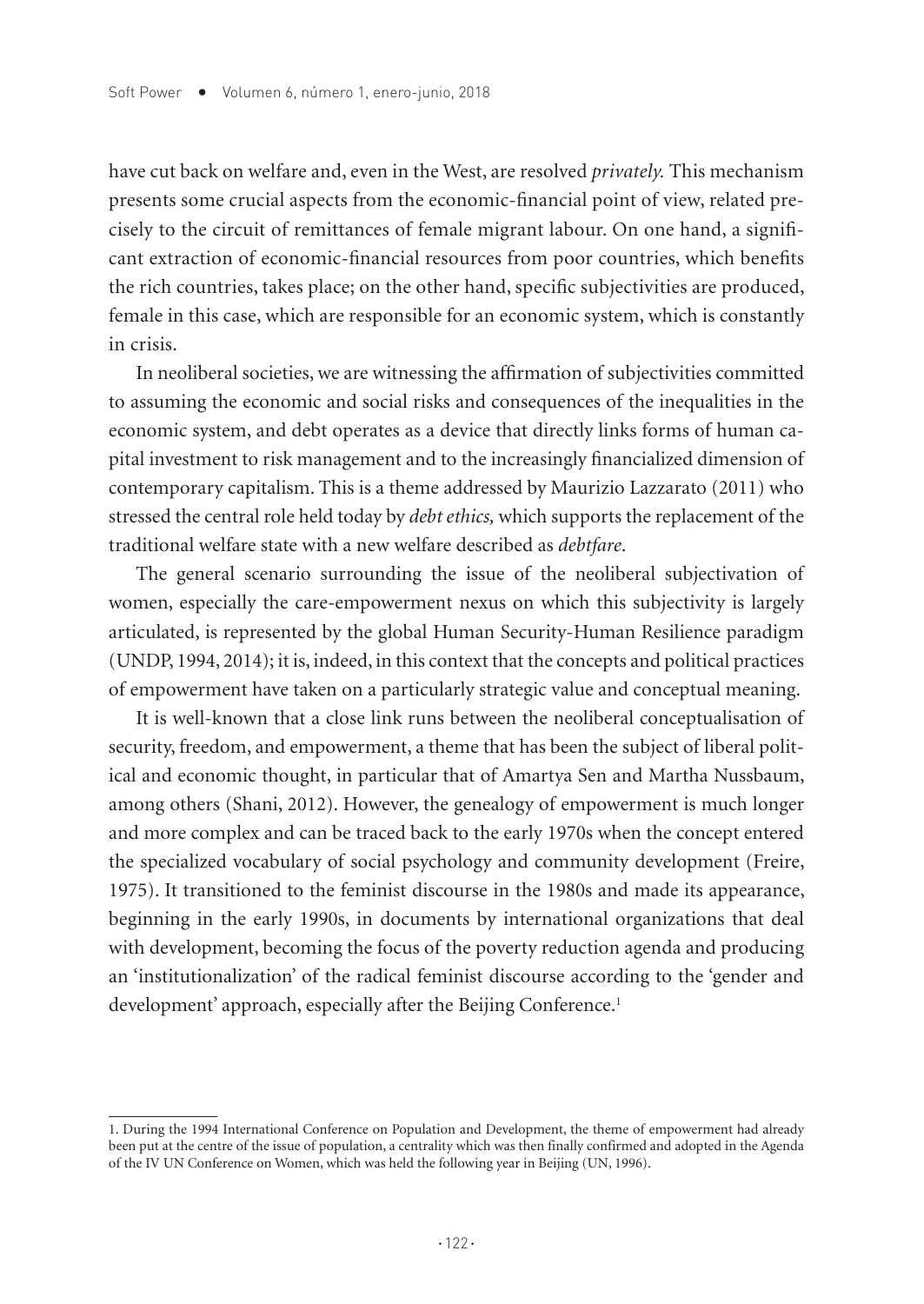In particular, this last step marks a crucial turning point whose effects are still felt today. In the 1980s, some strands of international feminism began a discussion that went beyond the issues of achieving economic autonomy and legal equality for women. On a global level, this feminism claimed a development intended as liberation from all forms of oppression, according to an intersectional concept of power, for a radical transformation of the economic, political, legal, and social structures, which perpetuated the capitalistic and patriarchal system of domination not only by gender but also by ethnicity, class, and race.

Since the publication of Gita Sen and Caren Grown's seminal essay (1987), authoresses such as Srilatha Batliwala, Magdalena León, Ann Ferguson, Cecilia Sardenberg and Jo Rowlands, just to name a few, have emphasized the need to examine the *power*/ *empowerment* relationship and the multidimensionality and intersectionality of power in the processes of women's empowerment in the global South, analysing the practices of women's groups active in Latin America, Asia, and Africa (Batliwala, 1993, 2007; León,1997; Ferguson,2004; Sardenberg, 2008; Rowlands, 1996). These authoresses analysed the relationship between power and empowerment, starting with a critique of the ideology that underlies and justifies social, gender and class inequality, and even more importantly of the practices that aim to transform the method of access to economic, natural and cultural resources, and finally of the institutions that support the existing unequal power relationships, including the family, state, education, market, religion and information, etc. (Calvès, 2009).

In this approach, individual and collective dimensions are linked and act within processes of meaning and political transformation that reject victimized attitudes towards women. As part of this postcolonial feminism, the issue of women's empowerment has become strategic for both the debate on development in the strictest sense, as well as the spreading of the radical critique of all gender, class and race relations, as well as in the North-South relationship (Kabeer, 1994).

Yet, it is precisely here that these practices and arguments become the subject of a progressive co-optation in the lexicon and strategies of international organizations dealing with development and poverty reduction. It is worth remembering that we are in a historical period when the structural adjustment promoted by the World Bank and the International Monetary Fund begin to be imposed and are considered a panacea against the effects of the financial crisis that, starting at the end of the 1990s, are beginning to hit, especially in Asia and Latin America, becoming the very *ratio* of developmental aid.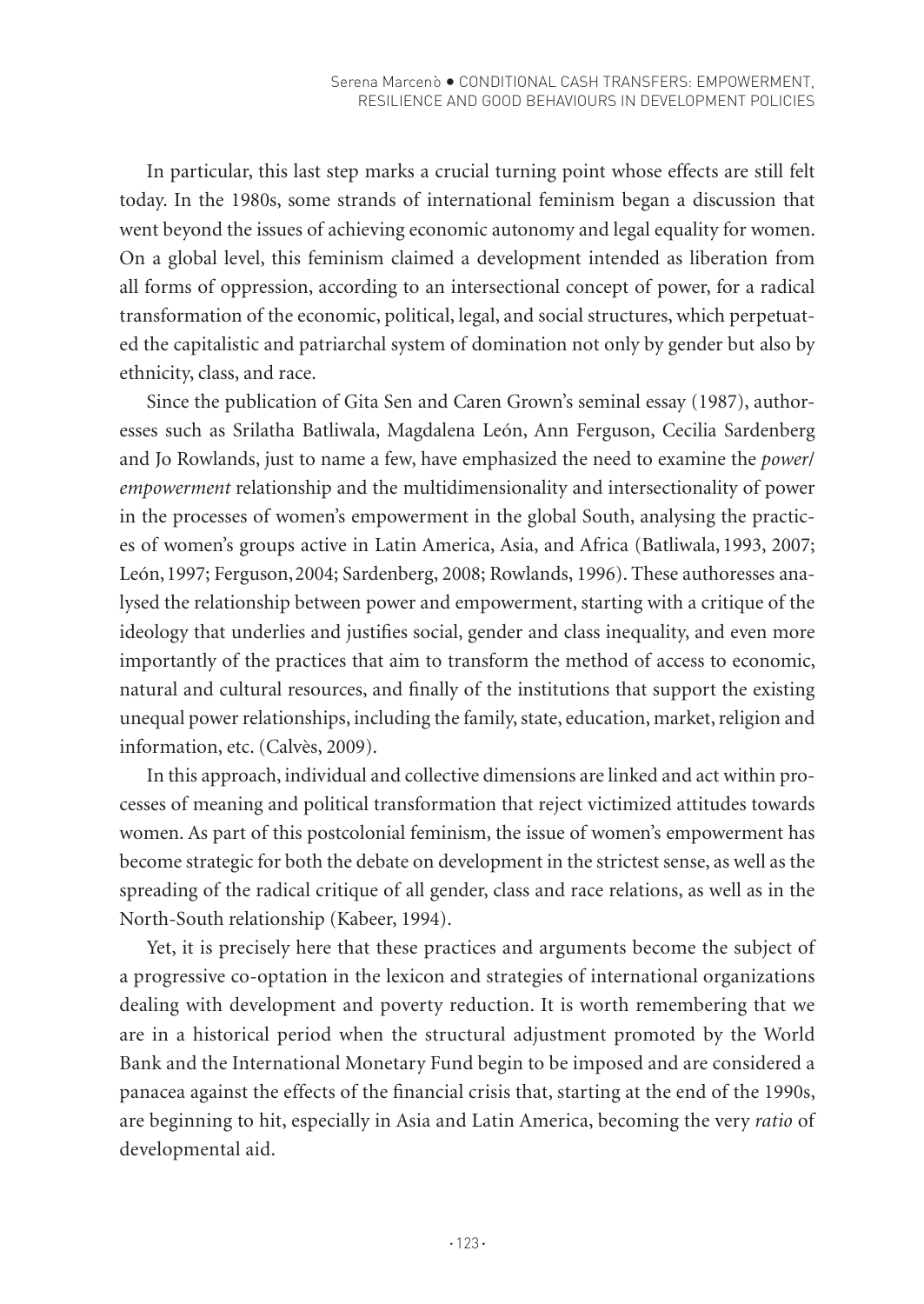In this context, the fight against poverty became the new *buzzword* of international agencies (Cornwall & Eade, 2010) and was definitively sanctioned by the 2000-2001 Human Development Report of the World Bank, entitled *Fighting Poverty* (World Bank, 2001). This report once and for all consecrated the institutionalization of empowerment as a crucial tool in the fight against poverty and of the processes of democratization and local development.

However, since then something has changed, and the concept used by the global South feminists as a political instrument for change remains merely a rhetorical device. What has taken place is a domestication of a concept, and of a series of practices, consumed through the adoption of a completely individualistic and solipsistic conception of power that lies behind it. In the words of Cecilia Sardenberg (2008), we went from a *liberating empowerment* to a *liberal empowerment*.

In a critique of development, the reference to a conception of empowerment that is not subservient to the logic of the market and neoliberal subjectivation aims at bringing the question of power to the centre of the reasoning from which it paradoxically seems to have disappeared. For feminists, the term was literally taken hostage by the international agencies who have co-opted it into the dominant discourse by transforming its concept of power with an individualizing meaning: a maximization of individual interest which entirely dropped the political and collective dimension that the feminist discourse had put at the centre of empowerment.

Through an analysis of the World Bank's strategic documents on poverty reduction issued over the last ten years, the strategies that led to this transformation can be clearly identified: the choice of indicators used to evaluate empowerment policies, all centred on access to economic, education and health services, at the expense of participation and political mobilization; the description neutralizing the local and community dimension, shown – in an almost idyllic way – as free from social, racial and sexual conflicts that are minimized, if not ignored, in a postmodern remake of orientalism; and again, a kind of essentialism that led to the forging of the widely known figure of the 'third world-woman', already stigmatized by Spivak (1999, p. 259) as part of that feminist UN-style *apparatchik*.

What this transformation forecloses is the reticular and relational dimension of power and the way in which racism, class, and patriarchy are articulated and mutually reinforced. They produce inequalities within groups of different women, many of whom remain totally marginalized even by empowerment programs. We are faced with an individual empowerment detuned of its collective political power, practically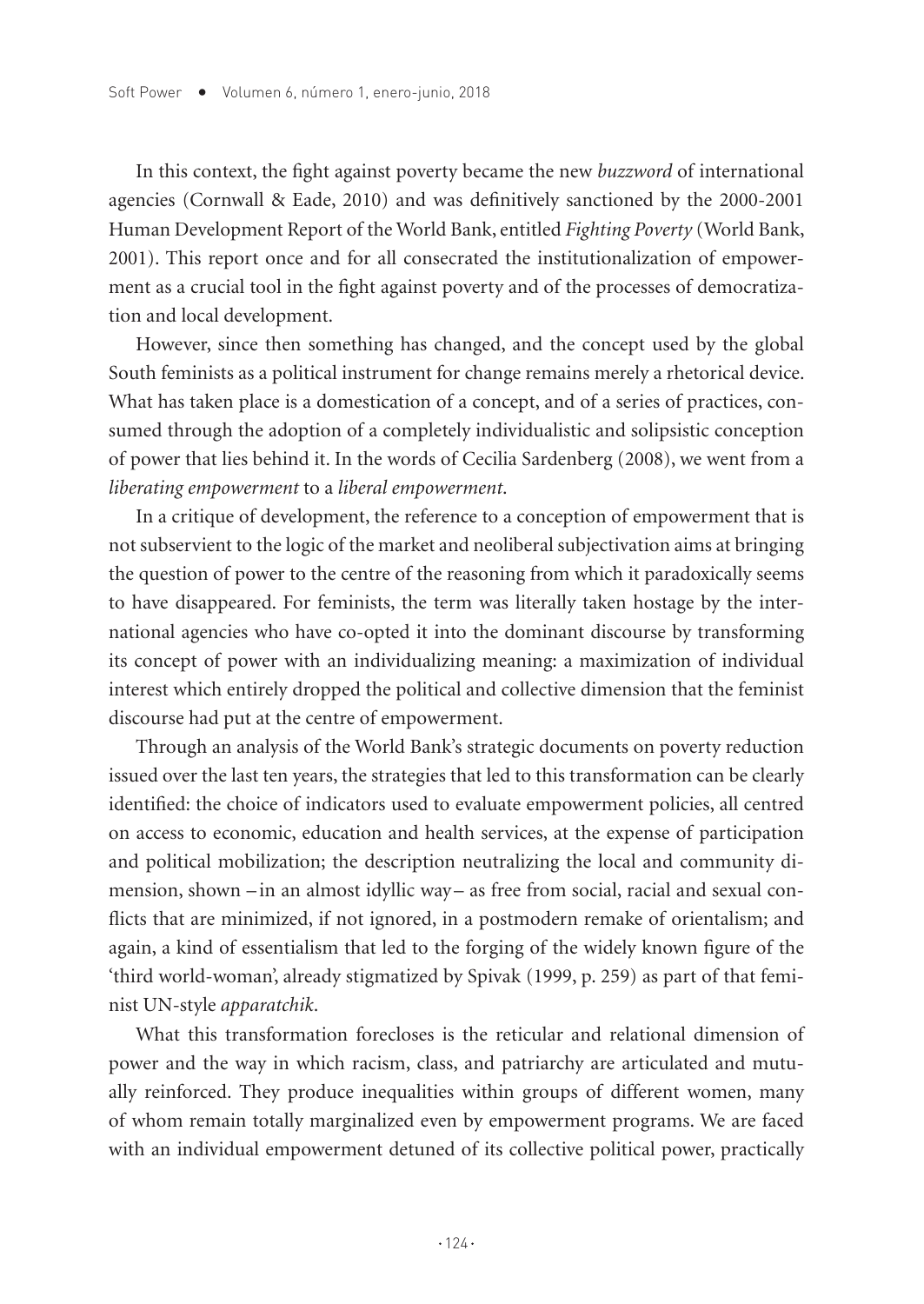reduced to its economic dimension; from this came the multiplication of microcredit initiatives and CCTs that have become the heart and instrument par excellence for the empowerment of women and the poor.

Empowerment has lost its capacity of politics re-signification. Instead of facilitating *bottom-up* development processes, it has become one of the access tools of neoliberal logic in development and poverty reduction policies. Rather than an instrument to transform power relations that generate inequality and injustice, empowerment has functioned as a tool for the creation of an environment favourable to the penetration of market stabilization mechanisms and subjectivation processes by virtue of which the poor, and poor women in particular, have become efficient and accountable actors in the market.

As Cecilia Sardenberg (2008, p. 18) has effectively emphasized, the current reconfiguration of empowerment is missing the link between the individual agency, collective action and structural transformations imposed by international agencies. This missing link has a profound effect on the processes of women's empowerment concerning the eradication of patriarchal domination. The focus of such criticism is centred on the difference between an instrumental dimension of empowerment, seen as a *means* to achieve an end such as fighting poverty or democratization processes, and those approaches, which are centred on power relations in which empowerment processes are both means and an end in themselves.

The first perspective, in neoliberal logic*,* focuses on empowering the actors individually in an atomistic sense, based on *rational choice* according to individual interests. This creates an apparently depoliticized idea of empowerment that instead produces an economistic reduction, adhering to neoliberal diktats*,* leaving out the question of power, and stressing the aspects that are assumed to be technical (efficiency, transparency, sustainability, accountability and so on). Conversely, the second puts power back at the centre of the political scene and aims at destabilizing both the patriarchal and the economic order, inextricably linking the individual and collective levels of the action.

In the latter direction, the critique of the structural adjustments imposed by the neoliberal logic that international agencies have adopted becomes a feminist struggle, which identifies the processes of privatization, *welfare* reduction, etc., as manifestations of a power strategy. This strategy bears the stigmata of patriarchal domination and conveys the processes of precarization of the lives that are grafted on the vulnerabilities generated by the lack of protection, economic neglect and deprivation, all of which result from the logic of neoliberal differential production of precariousness, in terms of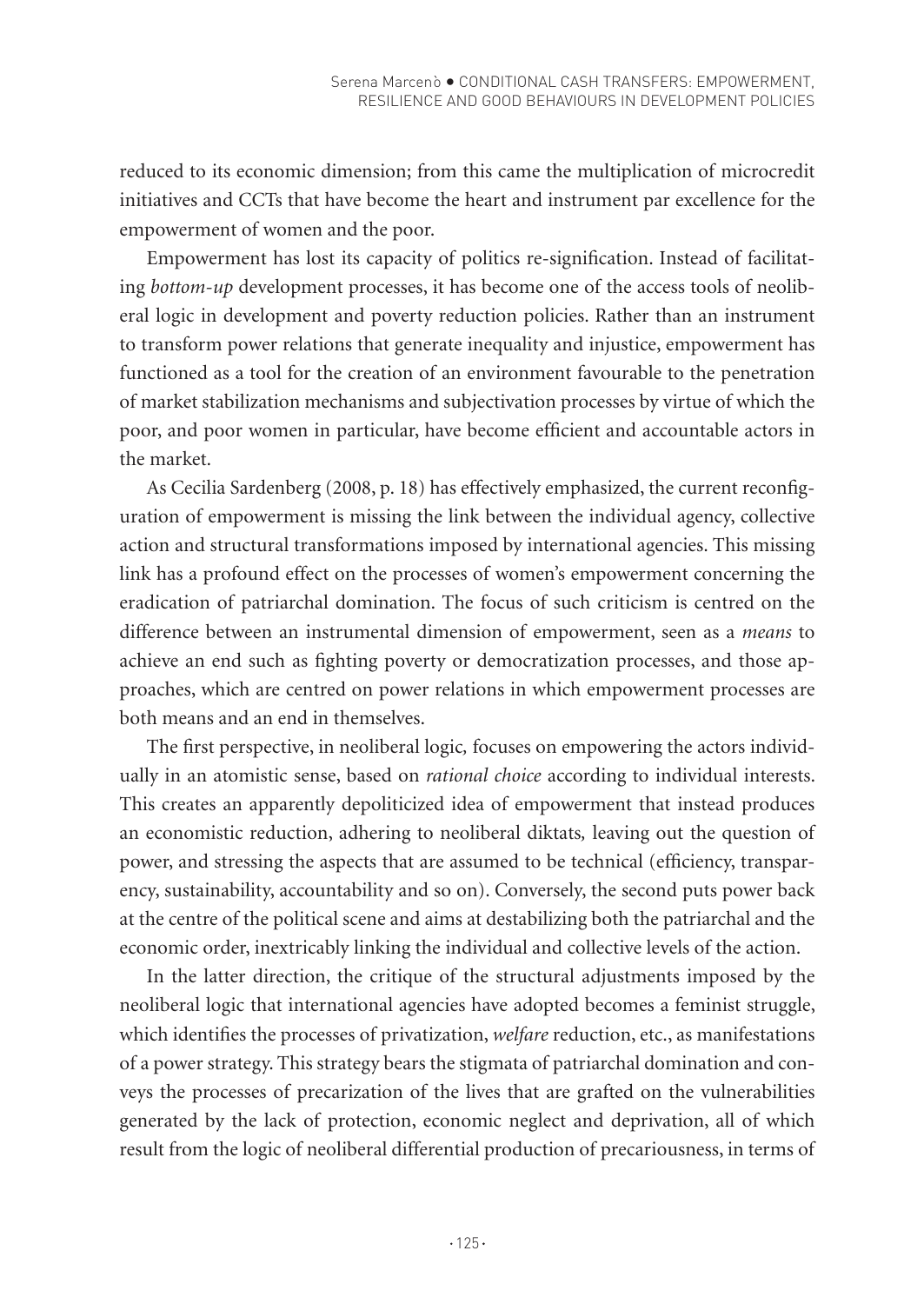social and economic security –health, education, employment, housing, water, etc.– as well as in terms of social and political recognition – freedom of expression and, more generally, the conditions for political agency (Butler, 2012; Butler, Gambetti & Sabsay, 2016). Hence, the problem is not access to the development process but in what type of development women want to be actresses.

The atomistic and economist conceptualization of empowerment was drawn up in the same years and started with a series of documents from the World Bank, the United Nations and the International Monetary Fund in the key context of Human Security. I will not dwell on this point (Marcenò, 2014); I will merely emphasize that, since the 1990s, the political goal of the Human Security agenda promoted by the United Nations has been precisely to create an *environment* conducive to development, poverty reduction and democratization processes. It is based on the capabilities of different actors to create conditions that improve human security and prevent the threats that endanger the well-being of society and the international equilibrium.

The ways and means used to guarantee security were also transformed. The multiplication of risks and dangers imposes an approach that addresses the *continuum* that links phenomena of different natures: poverty, pandemics, natural disasters, terrorist attacks, civil wars, mafia crime and climate change. This requires a reorganization of securitarian organizations on both a local and global scale, starting from individual empowerment that involves single individuals in the securitarian commitment (UN – Human Security Commission, 2003).

Whereas in the past, debates on globalization discussed a world in which borders, albeit not completely dissolved, were becoming less and less relevant in the definition of a global order, over the last twenty years we have witnessed the proliferation of borders and the diversification of their functions. It is one of the assumptions from which Sandro Mezzadra and Brett Neilson (2013) begin their *Border as method, or, the multiplication of labor*. According to the authors, the multiplication of work and the ways the labour force is created as an asset is the main consequence of this global change in the relationship between space, politics, and economics. Therefore, looking at the world through borders, separations and the hierarchies that these produce means addressing some of the fundamental issues for understanding the struggles of today's workforce and their possible connections.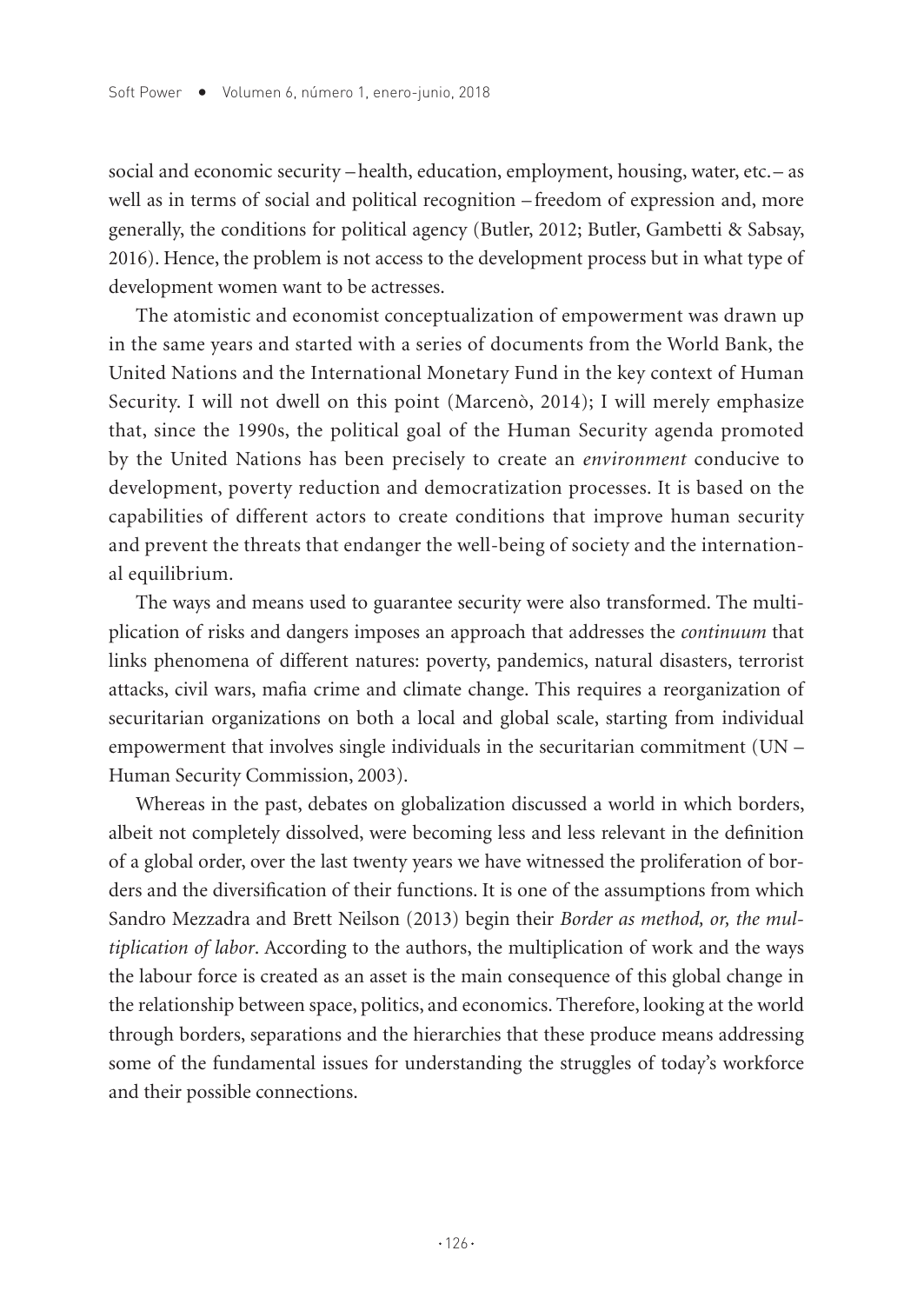# **Resilience**

Analysing development and poverty reduction policies as relates to empowerment, vulnerability, and human resilience allows us to observe how the neoliberal governmentality today regulates the life and death of people on the global scene (Lentzos & Rose, 2009; Armano, Bove, Murgia, 2017). The neoliberal turn of development policies shows the link between the processes of securitization and those of precarization of the lives generated by the practices of abandonment and the lack of protection, which derive from differential forms of precariousness and political recognition on a global scale (Trnka & Trundle, 2017).

The ethical-political horizon of resilience was produced by the conceptual turn that vulnerability has undergone in the last ten years. In the realm of development, the vulnerability was reclassified as the lack of resilience. This shifts attention away from the elements that derive from the economic, social and cultural conditions in which people live and produce the so-called "structural vulnerabilities". It also focuses on the intrinsic abilities of individuals and communities to react to what are considered external threats and dangers: poverty, illness, natural disasters, wars, even the consequences of austerity policies adopted to fight the crisis of global capitalism (Walker & Cooper, 2011). Co-opted in global policies on poverty reduction, vulnerability also helped reformulate the very concept of poverty. In a scenario that assumes the threats we are exposed to go beyond our abilities to control and change, and thus beyond the sphere of political action, we can only survive by increasing our ability to adapt. Thus, resilience can be described as a technology of the self that emphasizes the responsibility of vulnerable individuals and fragile states in the processes of development, democracy and poverty reduction and leverages the ability of each individual to absorb the shocks (Evans & Reid, 2014; Chandler & Coaffee, 2017). The context has become a given, immutable, and irresistible element; failure, or success, regarding the risks of precarization, impoverishment, and social exclusion, all fall under the category of individual responsibility.

On a practical level, we can indicate some of the most significant results from this genealogy: the Heavily Indebted Poor Countries (HIPC), the first official campaign of poverty reduction in poor countries launched in 1996 with the initiative of the International Monetary Fund and the World Bank, which adopted the Poverty Reduction Strategy Papers as an instrument for analysis and planning; the World Bank's *World Development Report 2001, Attacking Poverty*, which, as already mentioned, consecrated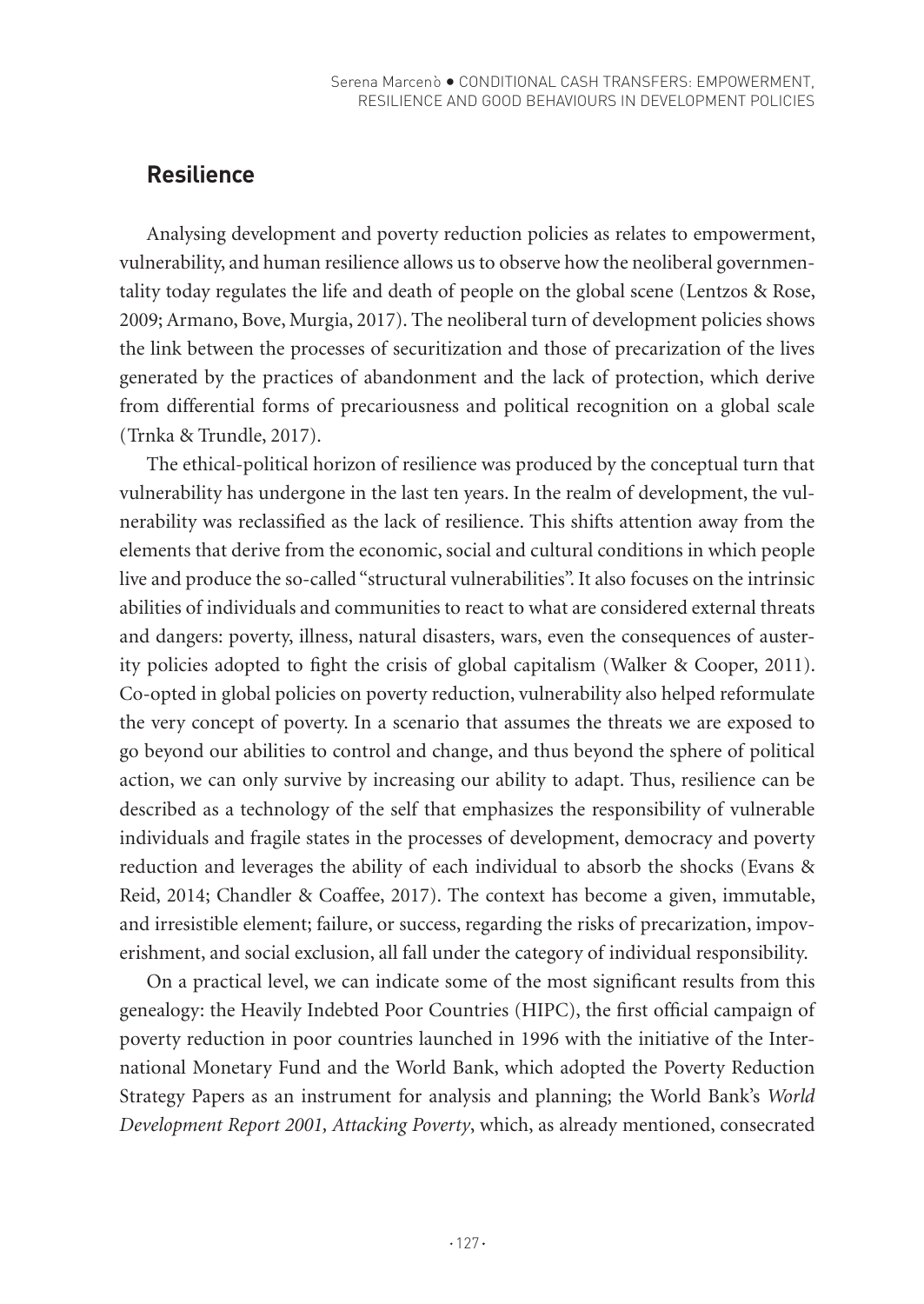the institutionalization of empowerment as the fundamental tool in the fight against poverty and in the process of democratization and capacity building of fragile states; the two sessions of the United Nations Millennium Goals, the Millennium Development Goals in 2000 and the 2030 Agenda; and last but not least, the 2014 UNDP Report: *Sustaining Human Progress: Reducing Vulnerability and Building Resilience*, which ratifies capacity development as human resilience: people's ability to adjust and cope with shocks (UNDP, 2014).

In development-speak, resilience became the virtue of helpless subjects, which are produced through indirectly violent –but nonetheless pervasive– practices like abandonment, carelessness, and lack of protection. These practices are hidden behind the rhetorical appeal to new buzzwords in development: sustainability, empowerment, capabilities, preparedness, self-reliance, etc. At the beginning of the 2000s, the practical and conceptual turn of resilience is made precisely through the reformulation of all these buzzwords, extending the development discourse from the international relations level to that of the normalization of behaviours of the singular individual.

As we have just described regarding empowerment, the conceptual turn worked thanks to the co-option of the ethical and political content of the critique of development. It is linked to a very specific and detailed phenomenon that began with the need to convert the classic intervention of the SAP (Structural Adjustment Programmes) into something more presentable but at the same time just as efficient. It is here that the international financial institutions played the cards of empowerment and self-reliance under the aegis of sustainable development (Duffield, 2007). Thanks to this process of co-option, the neoliberal version of the *Washington Consensus* found its own counter-paradigm and seized it, neutralizing the critical component regarding justice, inequality, and exclusion.

As far as the practices are concerned, the turn in international cooperation and development policies has taken on some fairly homogenous strategies, which are based on fragmenting projects and introducing the working principles of the New Public Management (McCourt, 2008; Sarker, 2006). On the international development agenda, we have progressively seen the sun setting on references to universal standards of human rights, welfare systems, etc., and instead the promotion of *ad hoc* solutions based on the given context. This is an approach characterized by *realpolitik* that is believed to be able to avoid the errors that plague megaprojects. The disengagement regarding the fragile and developing states is in fact also the result of a certain reluctance to incur the economic and political costs of the ambitious projects of the past. For this reason, the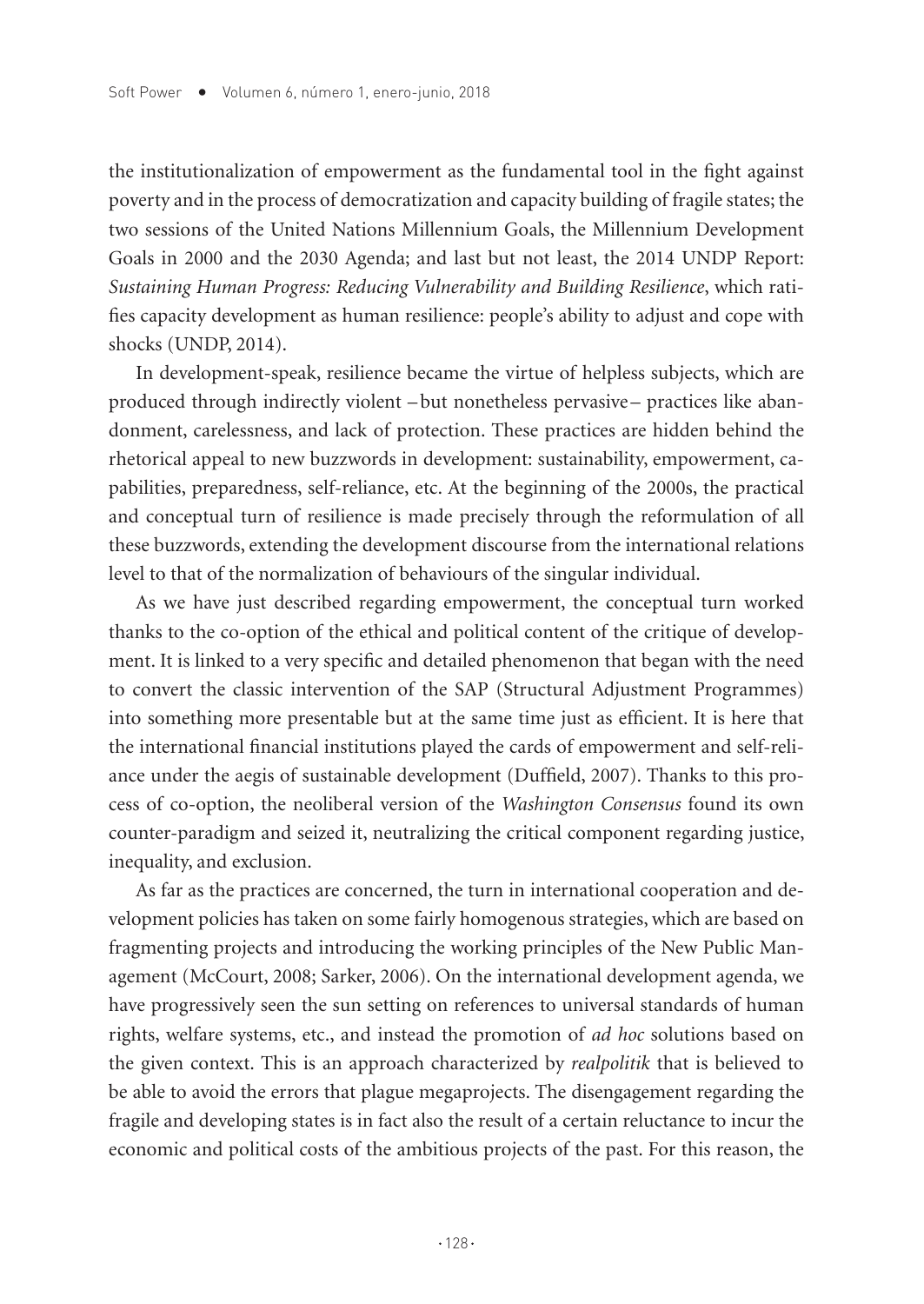emphasis of development has shifted from large projects, which had the goal of building public institutions according to Western models, to forms of external support that work towards resilience and the self-reliance capability of fragile states and vulnerable people (Haldrup & Rosén, 2013; Joseph, 2013).

In the context of Human Security, the capacity building approach, understood on an individual or institutional level, adopted goals and evaluation criteria based on universal standards and the good governance paradigm. Regarding practices, cooperation followed a model in which donors and international agencies provided financial, technological, and expert support, according to an interventionist approach, based on large projects and top-down philosophy. Around the year 2000, the models changed so much that a post-intervention approach came into being, and in development cooperation we have witnessed a progressive disengagement on the part of donors both from a financial and managerial point of view (Chandler, 2012). Above all, the project dimensions have been reduced, and the role of the donors has been redefined from implementers to facilitators of programs while the responsibility of the financial and managerial sustainability was shifted onto the backs of the beneficiaries.

The process of co-optation of the critical discourse on development in mainstream discourse worked partially thanks to a reformulation of ethical and political questions in terms of managerial matters. Development aid has technologized: from capacity building to capacity development, top-down to bottom-up logic, North-South to South-South cooperation, expertise to coaching and mentoring, logical framework to result-based management, and so forth (UNDP, 2009; Joseph, 2013).

The daily agenda of human resilience is none other than the latest version of the neoliberal approach to human development and sustainable development. The latter, as stated in the 2014 UNDP Report, would be incomplete if it did not consider the vulnerability and resilience of the communities and individuals because this affects the individuals' freedom of choice and their possibility to secure the goals achieved. Today attention to human vulnerability must take into account not only the achievement of development goals but also their resilience, as in the model of the Sustainable Development Goals.

In summary, in international cooperation, neoliberal rationality today works under the aegis of capacity development on the basis of three pillars: the co-optation of global South counter-hegemonic practices in mainstream development discourse; the introduction of New Public Management and the Results Agenda in the management of development programs (OECD/DAC, 2008); and the normalization of individual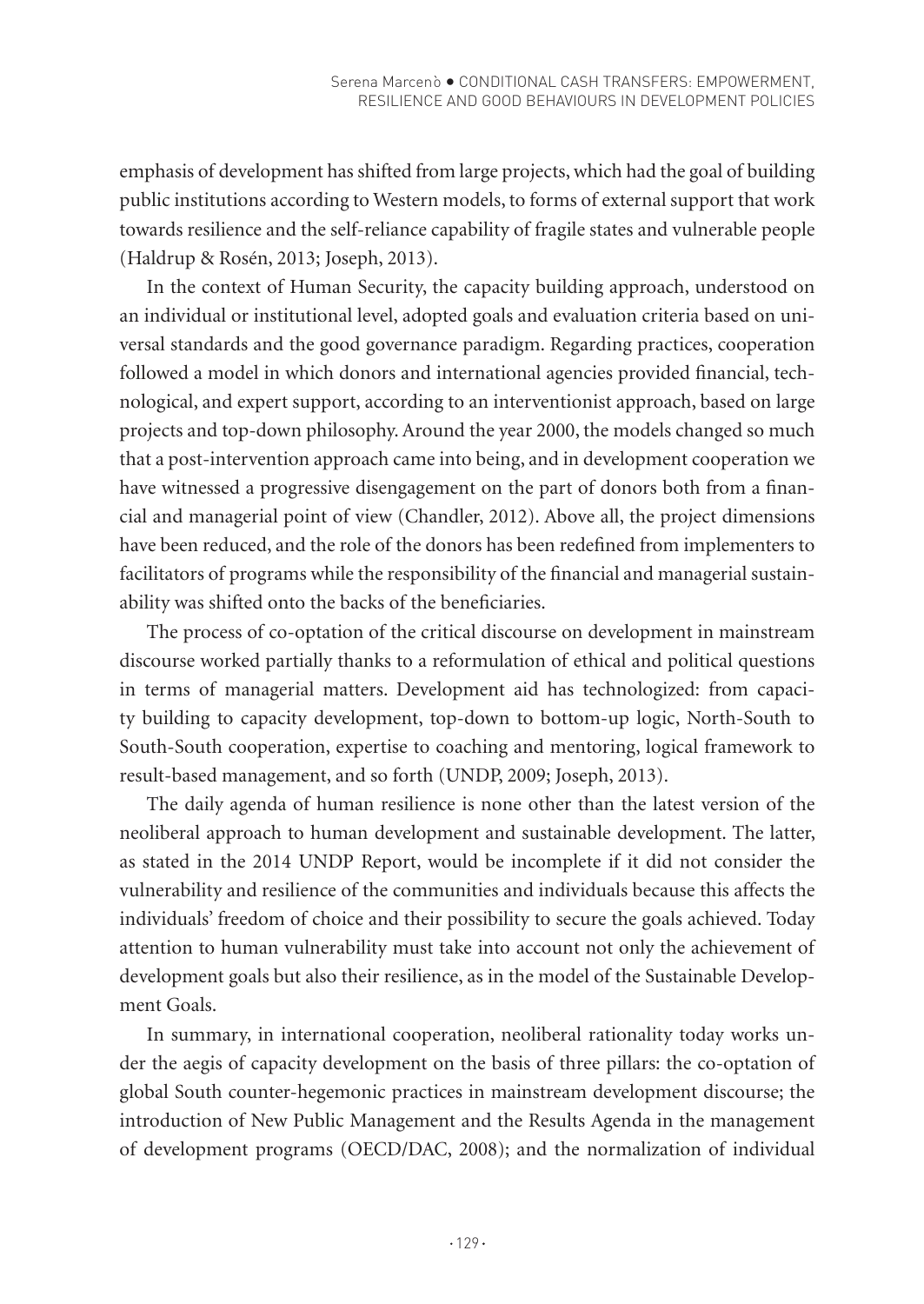behaviours thanks to the introduction of microfinance tools typical of debtfare and debt-guilt logic, including not only microcredit programs but also Conditional Cash Transfers, to which the next section will be dedicated.

### **Conditional Cash Transfers**

Conditional Cash Transfers have been one of the most extensively used tools in poverty reduction over the last 10 years. The largest CCTs programs on a global level are *Bolsa Famìlia* in Brazil and *Oportunidades* in Mexico, which began in the late 1980s. Beginning in 2000, there have been many other similar projects added in Latin America, Asia and Africa (Veras Soares, Perez Ribas & Guerreiro Osório, 2010; Cecchini & Madariaga, 2011; Tárki, 2014, Gazola Hellmann, 2015).

CCTs were designed and realized in order to "support longer-term poverty reduction via human capital conditionalities, which seek to help break the inter-generational transmission of poverty" (Lindert, Linder, Hobbs & de la Brière, 2007, p. 92). The logic behind CCTs is essentially that of encouraging families living in conditions of poverty to adopt good practices in their children's education and health. It is an investment in human capital that, as the UNDP underlines, should prevent future generations from falling into conditions of poverty (UNDP, 2014).

According to the World Bank, CCTs programmes constitute a new form of social contract between the state and beneficiaries implemented on the basis of a co-responsibility where "the state is seen as a partner not a nanny" (Fiszbein & Schady, 2009, p. 10). By conditioning the transfers on *good behaviours*, the World Bank (2001) has checked the paternalistic risks. CCTs are not subsidies, which are unacceptable in neoliberal dogma, but rather a method of poverty reduction. Consistent with the logic of sustainable and resilient development instead of social assistance, CCTs are outside the logic of the welfare state and belong rather to that of the meritocracy. It is not about social and economic rights; it is a reward system contingent upon individual behaviours.

Strictly speaking, conditional cash transfers are usually financed by an international association and distributed to poor families that have been approved to participate in the program. These families have signed a *contract* in which the direct beneficiary, almost always the mother of the family, commits to guaranteeing a certain level of school attendance and sanitary provisions for her children as well as for her own reproductive health. It is evident, even from these few elements, that this program renders social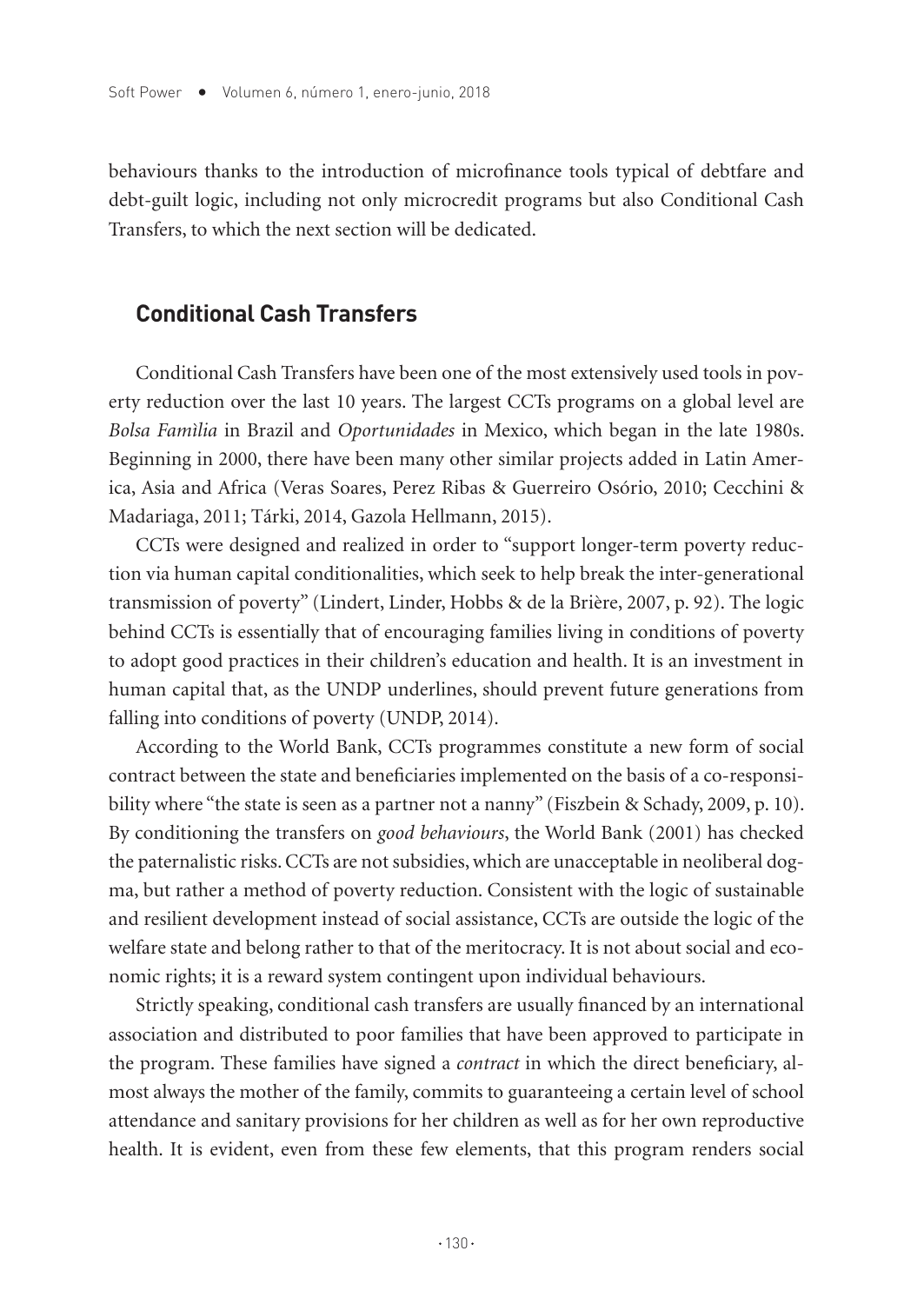reproduction profitable, which, as has already been mentioned, works in the nexus between care and empowerment (Chicchi, Leonardi & Lucarelli, 2016; Chicchi & Simone, 2017; Beckmann, 2013).

The idea is that conditionality interrupts the intergenerational consequences of poverty by promoting behaviours that invest in human capital. This assumption is consistent with the *life cycle approach*, which the UNDP (2014) puts at the centre of human development understood as human resilience. The crux of the problem is no longer poverty but rather human vulnerability that changes during the different phases of the life cycle. According to the life cycle approach, children, adolescents and the elderly each face different sets of risks, which require targeted responses (UNDP, 2014, p. 6); otherwise, the vulnerabilities could accumulate and generate one another during our cycle of life.

Therefore, CCTs aim to remove those structural vulnerabilities that mortgage the potential of human capital represented in children and adolescents. These financial tools target women's reproductive health in an effort to eliminate the risk that the mothers' health conditions could potentially damage their unborn children, thus compromising their future.

Compared to microcredit or unconditional cash transfers, the CCTs mechanism of poverty reduction aims directly at the financialization of behaviours, producing a debt of an increasingly existential nature. With CCTs, the question is not *how much money to reimburse* because there is no restitution; rather the question is *how to spend the money* because the *restitution*, which is in fact the conditionality, is relative to the behaviour and performance of individuals and the state. The conditionality criterion indeed concerns not only the family as the beneficiary of the program but also the state, which benefits from the aid from an international donor.

According to the UNDP (2014), what makes CCTs so effective is their ability to support institution building policies, allowing the beneficiary to implement a suitable institutional infrastructure that is also established as a model for project management in other sectors. To respect the conditionality criterion, the beneficiary must show that it has adapted its own financial, bureaucratic and administrative structures to comply with the standards of efficiency, effectiveness, and transparency required by the donors. In this way, the beneficiary obtains approval and receives the various tranches of the funding by virtue of a system based on the evaluation of the results. The Results Agenda adopted by the donors requires social and administrative structures that are able to make the distribution networks work and prepare an effective targeting process for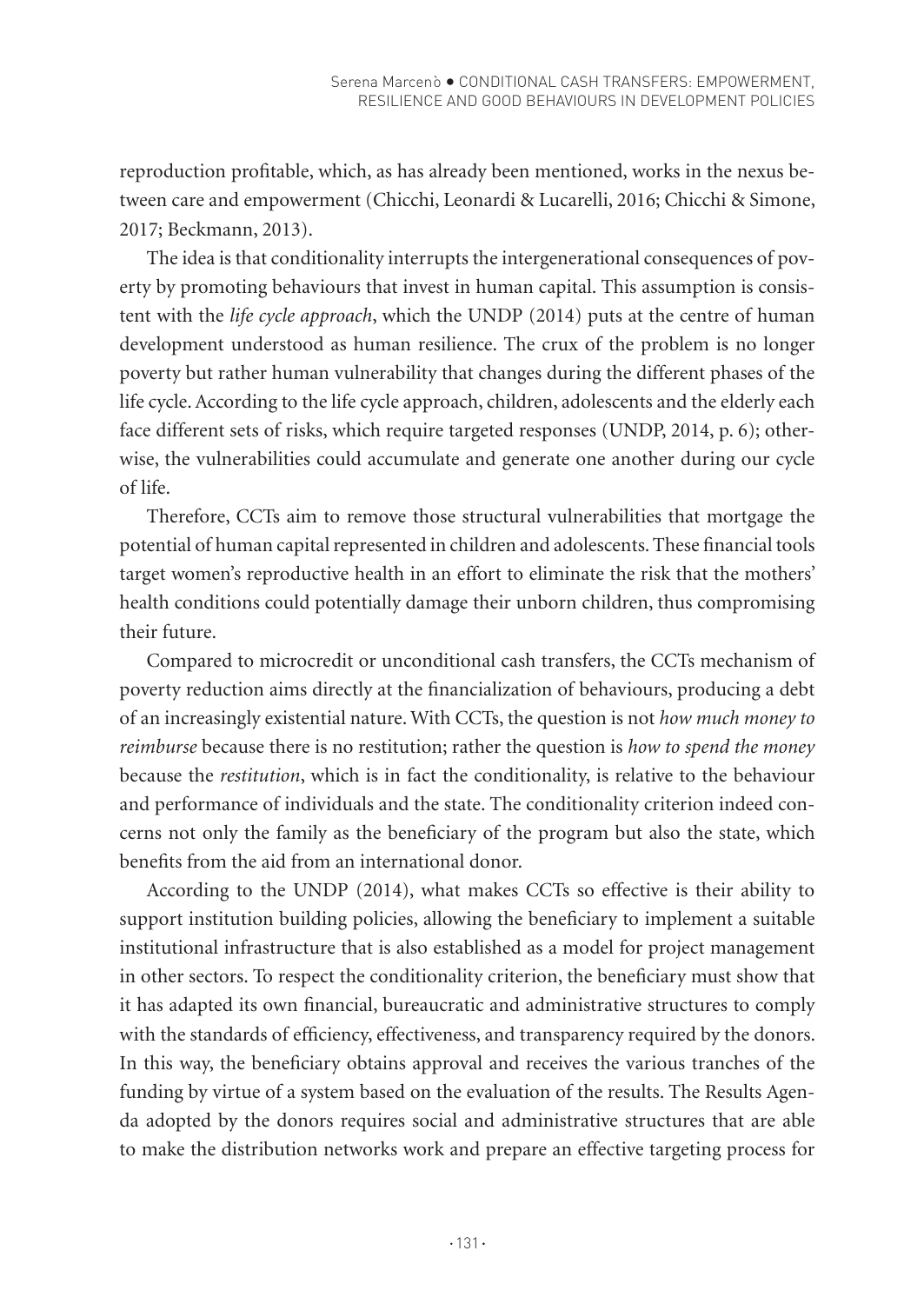beneficiaries who promote education and health for young people. They must also equip themselves with planning capacity that is suitable for extending financial support to an increasingly broader social base. The last but equally important characteristic of CCTs is their ability to integrate individuals into the financial system. As one of the last Reports on the state of credit in the world – entitled "Resilience"– clearly underlines, CCTs can be used "as a kind of institutional vehicle to articulate financial inclusion and saving" (Reed, 2014, p. 42). Among the many divisive outcomes of CCTs, the financialization of unbanked people seems to be one of the few definite results. Adopting a *graduation model ecosystem* approach and thanks to the distribution of contributions through bank branches and to the activation of credit cards, CCTs allow thousands of people, who are otherwise excluded from financial services because of extreme poverty, to access the banking system and accumulate savings, which could in turn become the key to their ability to access other financial services.



*Figure 1.* The CCT Graduation Model Ecosystem. Source: Reed (2014).

In order to describe the CCTs strategy, we will use the *Bolsa Família* case. *Bolsa Família* is currently one of the best practices on a global level because of its origin, operative tools, and the results. In fact, the results achieved by this program are the subject of widespread qualitative and quantitative study (Castro & Modesto, 2010; Soares, Ribas, & Osório, 2010; Soares, 2012; Mourão & Macedo de Jesus, 2012; Ferreira Pires & Leão Rego Walquiria, 2013; Cordisco, 2016).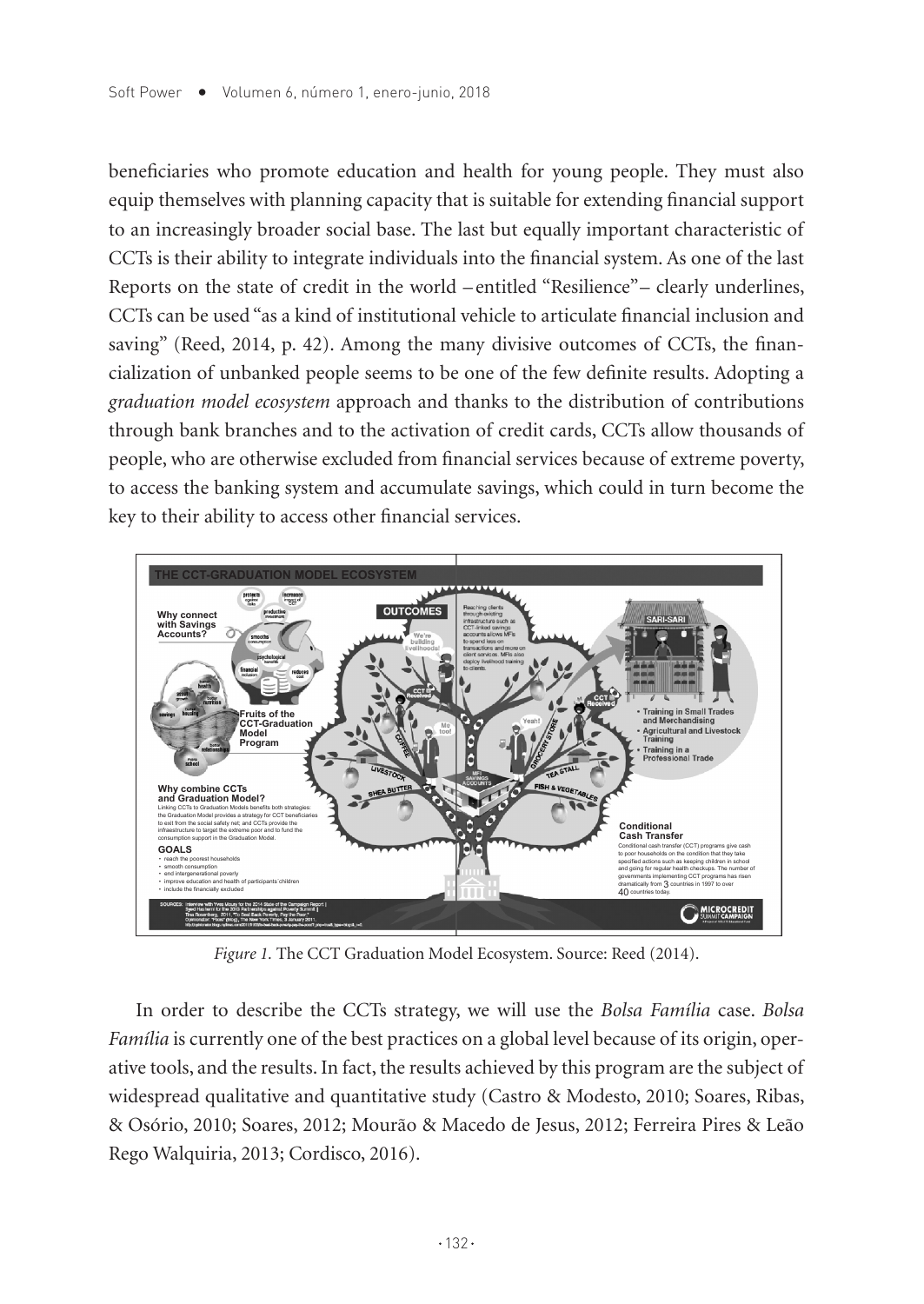From 2003 to 2014, *Bolsa Famìlia* involved more than 14 million Brazilian families, two-thirds of whom lived in conditions of extreme poverty (Barros, de Carvalho, Franco & Mendonça, 2010).<sup>2</sup> The program was supported by an institutional architecture that regulated the selection of beneficiaries, the distribution of funds, the monitoring and evaluation of the indicators and results and quality control. According to the World Bank, its implications stretch far beyond Brazil and comprise a planning model that can be applied on a large scale.

Launched in 2003 by Luiz Ignacio Lula da Silva, *Bolsa Família* integrated four CCTs programs active in Brazil since the end of the 1980s. The programs were originally managed by four different state departments: *Bolsa Escola*, by the Department of Education; *Bolsa Alimentação*, by the Department of Health; *Auxìlio Gas*, by the Department of Energy; and *Cartão Alimentação*, a subdivision of the government program *Fome Zero* (Hall, 2006).

Under the aegis of the new *Ministério do Desenvolvimento Social*, created in 2004 to rationalize the previous social security programs, *Bolsa Família* represents a typical people-centred project that utilizes some financial devices that directly affect people's lives and behaviours. For this reason, it is indicated as one of the principal tools for building resilience policies in the 2014 UNDP Report.

The direct goal of the program is to reduce poverty over the short and long term. In the short term, grants allow poor families to improve their living conditions by promoting children's health, nutrition, and schooling. In the long term, grants can reduce the current condition of deprivation that threatens to continue in the future, for example by reducing child labour and increasing the education of children.

The program is founded on the logic of conditionality that is structured on two levels. The first concerns the families that, as we have seen, receive the monetary contributions contingent on their adherence to some education and health standards. The second concerns the quantitative and qualitative performance of the managing authority: protecting the greatest number of poor families and improving the administrative network, which can be evaluated based on the results achieved and demonstrated through specific indicators, above all ones related to transparency and corruption. *Bolsa* 

<sup>2.</sup> In 2011, the Dilma Roussef administration launched the program *Brasil sem miséria*, a sort of continuation and expansion of *Bolsa Famìlia*.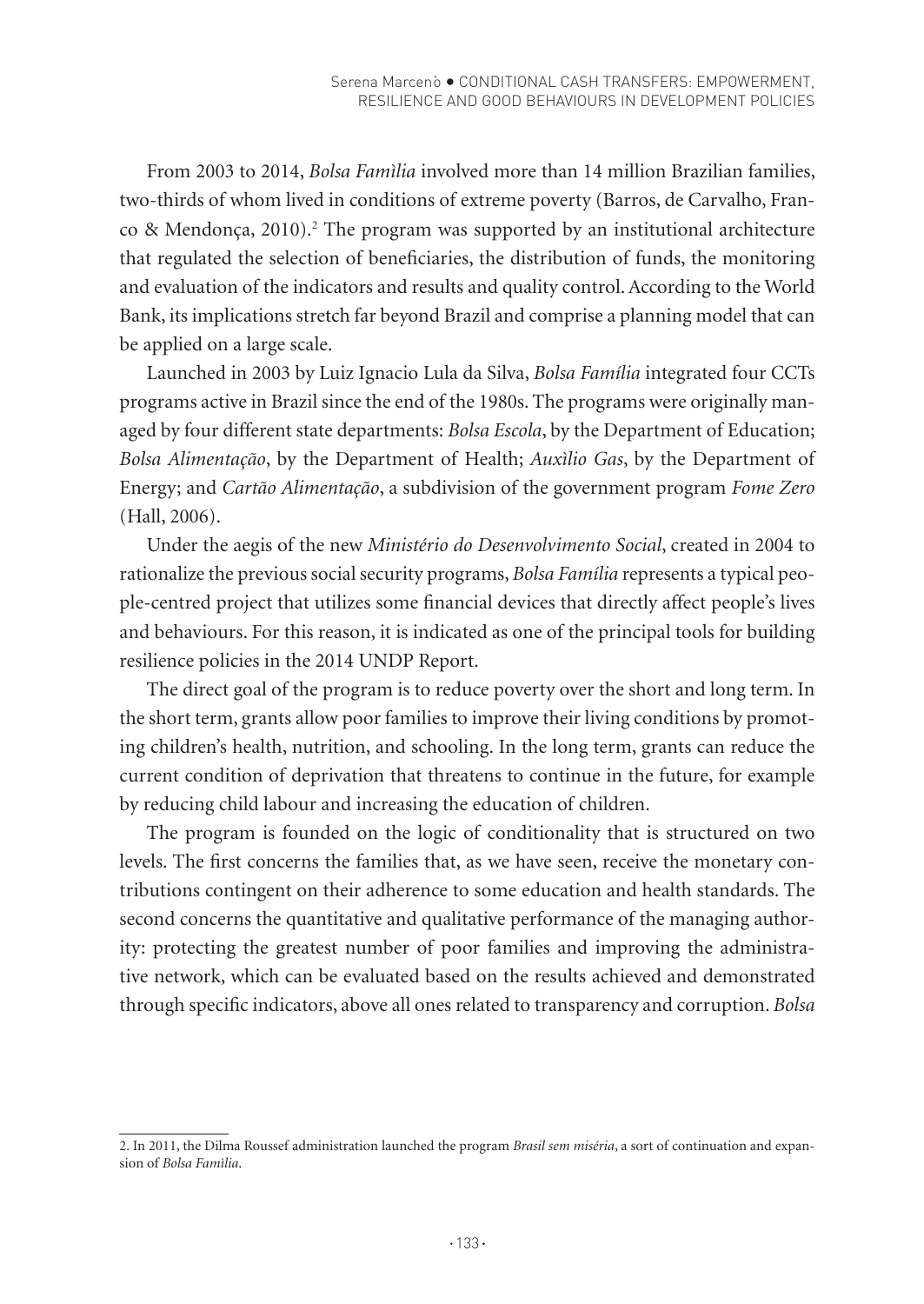*Famìlia*, like all CCTs programs, is in fact part of the strategy that aims to align Brazil with the Millennium Development Goals,<sup>3</sup> and it is contingent on a network of international agencies and donors.<sup>4</sup>

Regarding the institutional architecture, the Brazilian program represents an excellent example of the application of *New Public Management* and the *Results Agenda*, which has permeated the development cooperation sector since the 2000s (OECD-DAC, 2006). From the beginning, the Brazilian government has presented *Bolsa Famìlia*  as a waste reduction project, conglobating the 4 previous programs under different government departments into one new managing authority and cost centre, the *Ministério do Desenvolvimento Social*. The consolidation allows fewer administrative costs for all the managerial processes of the program, from data collection and public reporting, etc. Previous to the unification of the cost and management centres, an overlapping often occurred where one recipient family participated in more than one social program –often in all four CCTs contemporaneously. Thanks to the unification, this can be avoided, and it has also improved the work of targeting the population and standardizing the indicators of the expected results (Medeiros, Britto & Veras Soares, 2008).

From a managerial perspective, the program is based on a very precise architecture of actors that work alongside the Ministry of Social Development, for example, the *Cadastro Único* and the *Caixa Econômica Federal* just to name a few. Economically speaking, the target was identified on two levels: extreme poverty and moderate poverty, and the program transfers different grants according to the family's composition and income.

The target is structured on a family scale, not on an individual level. In this way, it is able to responsibly distribute the monetary contributions for the required activities. For the same reason, the family's mother is the beneficiary of the payments unless she is objectively unavailable, for example deceased, incarcerated, or gravely ill. As for microcredit programmes, the assumption is that mothers are more trustworthy managers of the loans and have a better propensity to prioritize the *investments* in the nutrition, education, and health of their children.

On an institutional level, the program is structured according to the vertical integration from the sponsor to the beneficiary, allowing for the aid to be distributed thanks to a system that goes from a federal level to a state and even municipal level, along a chain

<sup>3.</sup> In particular: Goals 1. *Eradicate extreme poverty and hunger*; 2. *Achieving universal primary education;* 4. *Reducing child mortality*; 5. *Improve maternal health*.

<sup>4.</sup> The *Bolsa Famìlia* program is financed by the World Bank, the UK government, UNDP, and the Inter-American Development Bank (Lindert, 2006, p. 69).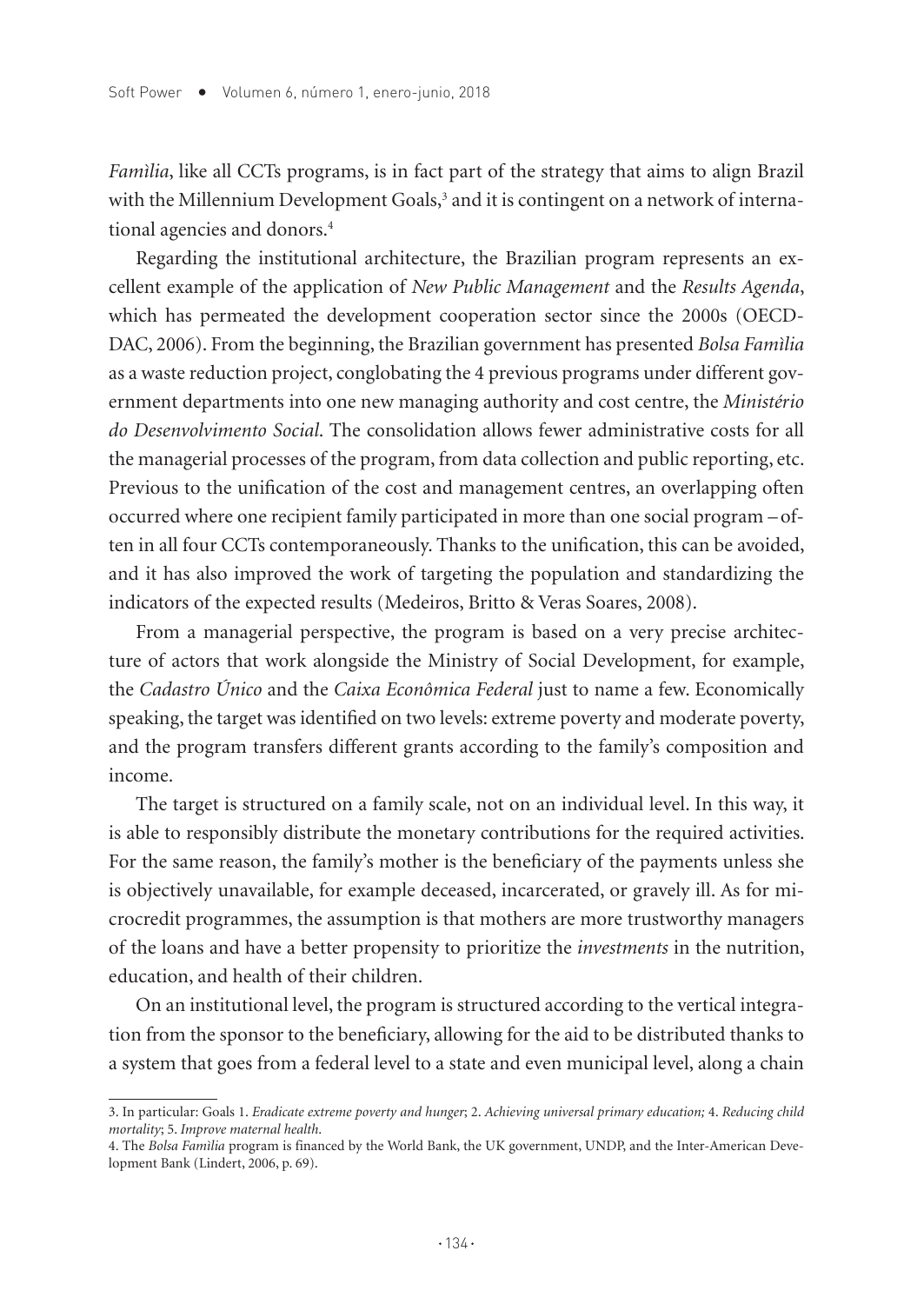of actors that guarantee all the phases of the process: targeting, selection, monitoring, evaluation and the formulation of new objectives.

For all of these reasons, *Bolsa Família* was set up on the Result-Based-Management Framework and Monitoring and Evaluation System. The Result-Based-Management Framework was designed to synchronize the payments with the achievement of some intermediate results on the part of the managing authority. The same results-management logic is applied to the distribution of the grants to the recipient families who are periodically evaluated on the basis of certain indicators, for example, the number of days the children attended school or the number of vaccinations they received. In this sense, family's grants can be suspended or even revoked in the case of non-fulfillment.

From a management perspective, the program used a framework based on an Adaptable Program Loan in two phases. The first, from 2004 to 2006, aimed at strengthening the effectiveness of the system. In other words, its goal was to dismantle the previous system, as we have said, thanks to the consolidation of the 4 pre-existing CCTs programs. It reduced the administrative, managerial, and personnel costs in addition to renewing the targeting, monitoring and evaluative systems. Once this goal was achieved, phase two began. From 2007-2008, it consisted of consolidating and strengthening the results attained thanks to a significant management innovation commitment. The second phase was based on the adoption of a SWAp component for the development of the program,<sup>5</sup> which introduced a formal process of coordinating donors, with defined roles and set rules, and a monitoring system based on the results and shared management of the reporting and financial management processes. To attain these goals, a Management and Evaluation System was created as well as a Managing for Results that was closely linked to it, making the distribution of the grants contingent upon the results achieved even regarding the technical and managerial improvement of the program. Implementing the Management and Evaluation System included "internal capacity building, tailoring an advanced management information system, developing new instruments to monitor and evaluate implementation, and producing up-to-date information on activities and outputs, as well as information on outcomes over long term" (Lindert, 2006, p. 70).

In conclusion, CCTs adopt the holistic approach that the UNDP identifies as the strategic key to reducing vulnerability and building resilience among communities and people. It is a dynamic approach that must guarantee the *capacity development* of social

<sup>5.</sup> The Sector-Wide Approach (SWAp) in international development brings together governments, donors and other stakeholders within any sector (WHO, 2000).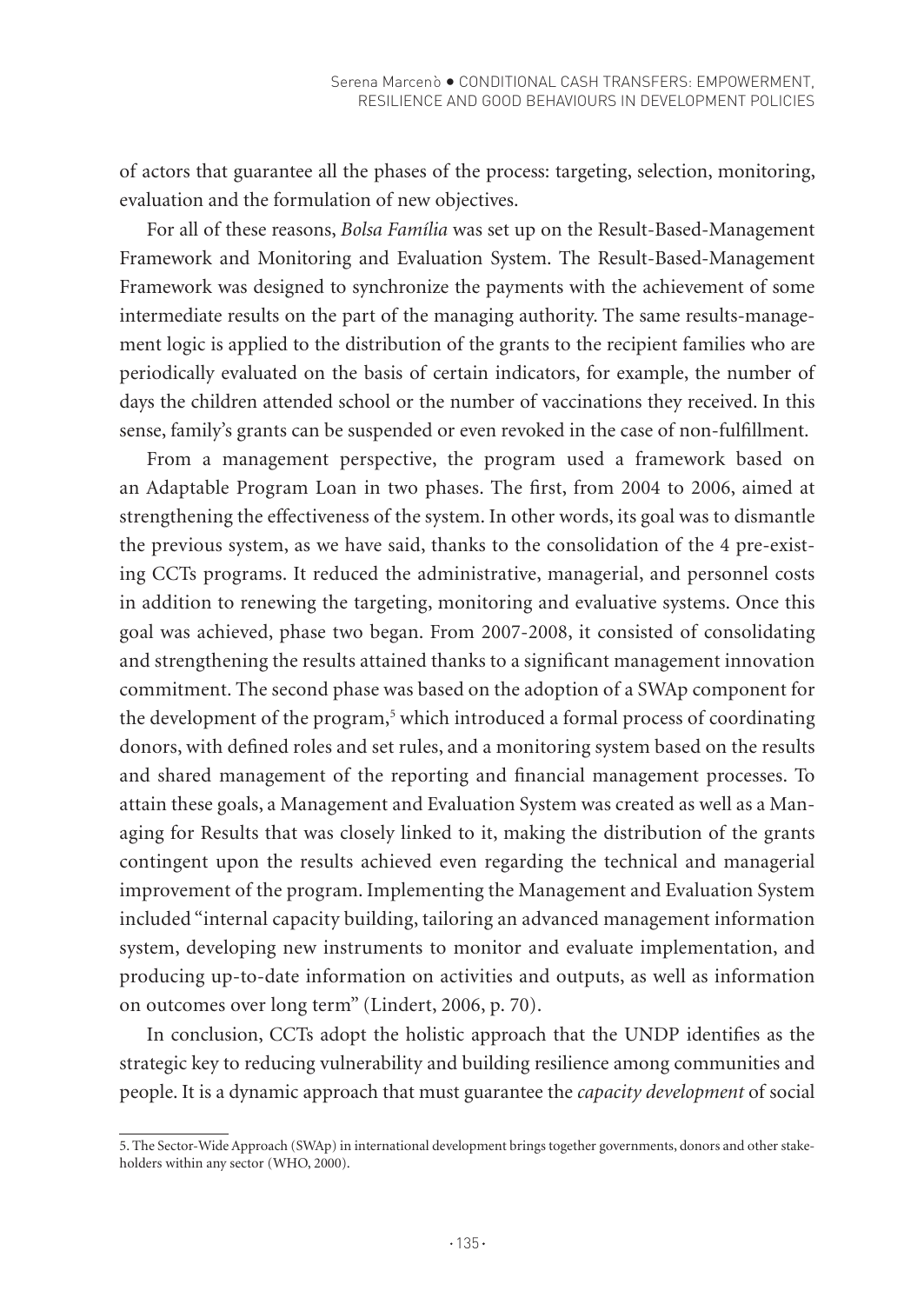institutions and people – through a people-centred & life-cycle approach that is organized according to managing for results – and evaluate the subjects, classifying them into different sets of risk that require *ad hoc*, differentiated, and flexible responses.

## **Conclusions**

According to Mark Duffield (2007), development is

Concerned with groups and communities that, through the contingencies of poverty, gender or lack of voice, regularly find themselves superfluous, redundant or short of requirements to live an acceptable life. Development exerts a moral and educative trusteeship over this surplus life. Through coaching in the prudent arts of freedom, it is made complete, useful and governable (p. VIII).

Development is a strategy to govern surplus lives and the undesirable effects that these include in favour of stability and security on a global level. The concept of a surplus life indicates those who live in so-called *zones of abandonment*. These are areas affected by zoning processes of differentiation among lives, which are subjected to varying degrees of vulnerability and produced by governmental technologies typical of what Povinelli (2011) defines as late liberalism. Thus, development is a practice to deal with the surplus population (Duffield, 2007, p. 10). Development discourse produces a sort of global-life-chance divide, a dividing line that differentiates between developed and underdeveloped lives, or, to use Duffield's terms, insured and non-insured life (Duffield, 2007). Moreover, development does not extend the levels of social protection of the insured lives to the non-insured lives but limits itself to improving the self-reliance of those who fall into the zones of abandonment. They must activate, if they can, their own autonomy and responsibility in order to meet their own needs. When this self-reliance reaches a moment of crisis, it is the humanitarian system that intervenes as a sort of last-resort of international social protection: "As a biopolitical regime, international development combines the protection of humanitarianism assistance with the betterment through self-reliance" (Duffield, 2007, p. 18).

As we have already touched upon, vulnerability and resilience, co-opted by neoliberal policies of poverty reduction, have allowed the concept of poverty to be reformulated. The conceptual turn was made possible thanks to the multidimensional aspect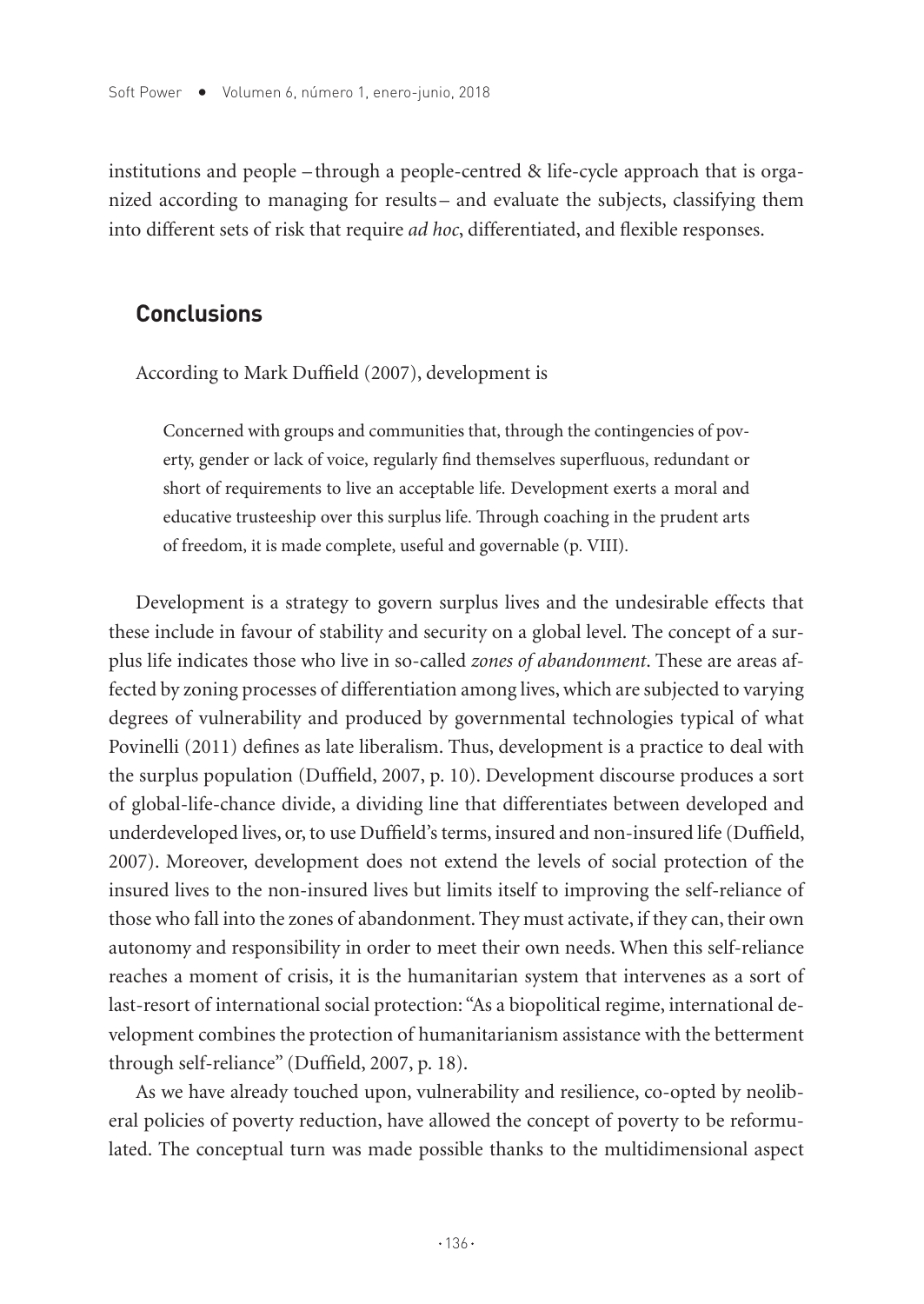assumed by poverty within the sustainable development discourse. Rejecting a merely economic meaning of poverty and vulnerability, sustainable development has enabled the strategies of fighting poverty to shift to poverty reduction, which is based on human resilience and the self-reliance of the lives at stake. Due to a social reorganization of welfare systems and the job market, sustainable development has produced a homeostatic doctrine of development that ties the levels of welfare to individuals' and communities' self-reliance. Poverty is no longer understood to be an economic phenomenon, and therefore, non-economic systems will have to deal with it.

Since the 1990s, the goal has been to remove structural vulnerabilities and poverty, which are the consequences of people's economic, social and cultural conditions. This has allowed society to go beyond and even stigmatize the conception of poverty that claims it is caused by differences in income and consumption. This conception has been replaced by a vision that interprets it, and manages it, as the result of a variety of forms of disadvantage. Therefore, poverty has become a multidimensional phenomenon linked to a cluster of different causes, both economic and non-economic (Duffield, 2007, p. 103), and is no longer a mere problem of income and jobs. Rather it is linked to a series of structural vulnerabilities – gender, age, illness, disability, geographic area of residence, etc.– and contingent vulnerabilities that derive from our exposure to external threats –war, pandemics, climate change, economic crises, and so on.

Poverty reduction, therefore, does not aim to increase income or to lower unemployment and job precarization but rather a change of status. The reconfiguration of poverty into multidimensional terms, which group together material and immaterial elements as well as economic and extra-economic elements, has produced a sort of naturalization of poverty itself that is confirmed in the *life cycle approach*. Exposure to poverty, which has itself become one of the many forms of vulnerability, varies throughout our life cycle and thus belongs more to the natural rather than political domain of each person.

According to J. Reid (2012), we have moved from an idea of guaranteed security through prevention to one of resilience as a strategy of adaptation and survival. It is life, not the economy, which must guarantee the rationale that individuals must ensure their own needs are met. The safety and well-being of individuals is not the goal of development but that of life in the biosphere. Development is dematerialized, interiorized and made existential. It is the fruit of coping and self-reliance strategies in which poor people, represented as micro-entrepreneur of themselves, according to the capability approach, survive if they are able to integrate themselves into the market. Development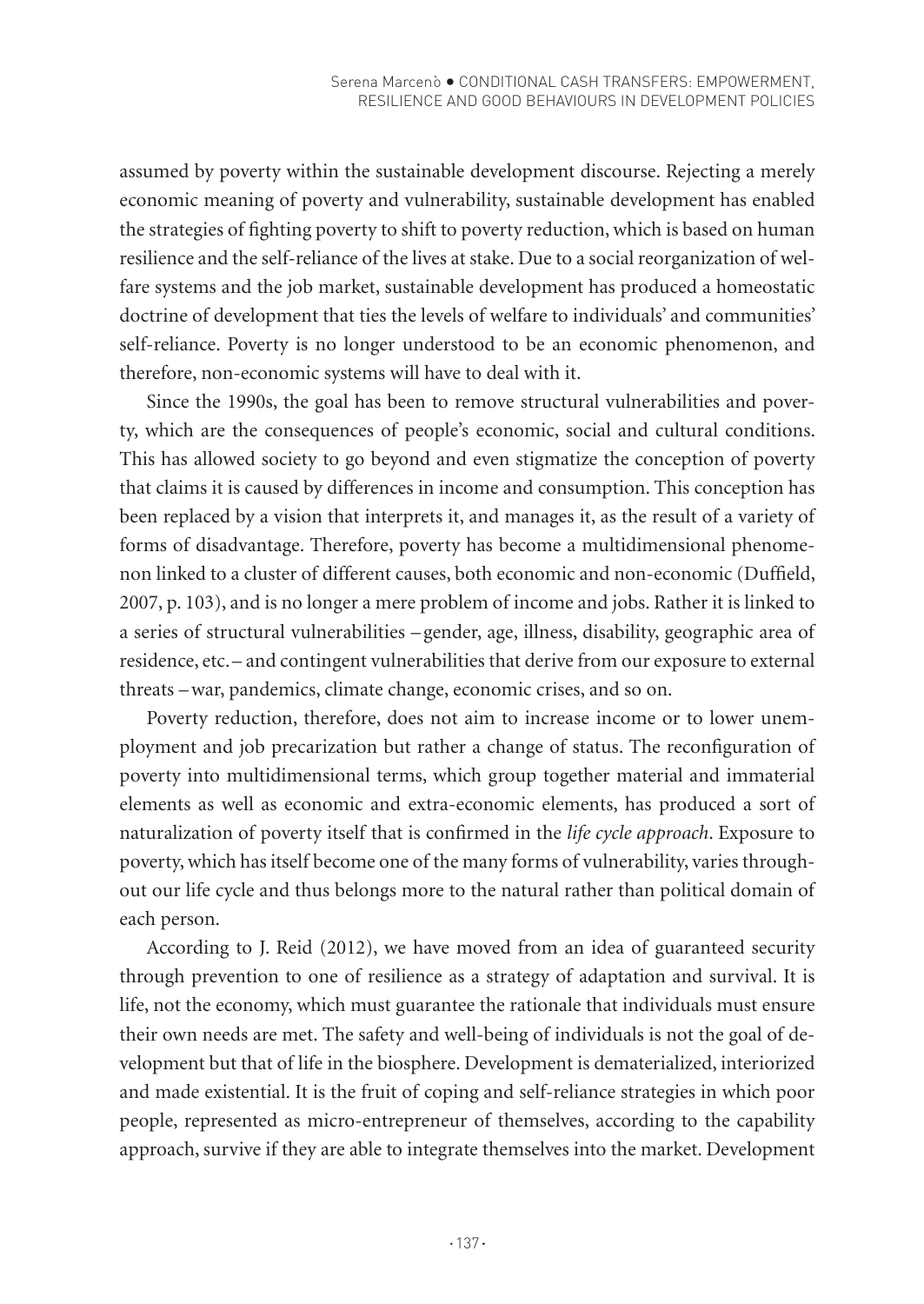aid applies this resilience strategy both on an individual level and that of the fragile state. Being safe and sustainable means being resilient. Neoliberalism has broken the modernist project of development through industrialization and protection, a concept based on material development, and has substituted it with the idea of immaterial development focused on the sustainability/resilience nexus. The dangers that threaten us, understood in an ontologically emergency way, no longer allow us to activate strategies of protection, which would be illusory and in turn harbingers of further risks. Populations can no longer be protected from every single threat, and therefore it is necessary to abandon the large development projects of the past in order to guarantee the freedom of choice that today represents the only possible saving strategy (Sörensen & Söderbaum, 2012, p. 14). People-centred development has wagered everything on the freedom of choice and on human capability. The strategy focuses on empowering people, which has become a sort of anti-political weapon. Individualizing poverty and depoliticizing inequality has substituted the bio-political dichotomy of developed-underdeveloped with that of disposable people who live in zones of abandonment and marketable people who manage to survive by integrating themselves into the market. Empowerment de-racialized the dichotomy between those drowning and those saved, which worked in the liberal paradigm of development, and found a solution to the problem of surplus population. Freedom of choice is more than a political concept; it has become a tool of integration in a society perceived as a market in which individuals act in competition with each other. It is no longer a space of rights but rather, as we were saying about CCTs, one of rewarding individual behaviours (Shani, 2012, p. 100).

Development aid, on an individual and institutional level, has become post-conditional (Duffield, 2007, p. 168) in the sense that it is no longer tied to a form of conditionality like in structural adjustments or microcredit programs. In post-interventionary development, and in new financial tools like Conditional Cash Transfers, conditionality is *post* in the sense that it is internalized and interiorized in strategies of coping, resilience and the survival of fragile states and vulnerable individuals.

#### **References**

Armano, E., Bove, A. & Murgia, A. (Eds.) (2017). *Mapping Precariousness, Labour Insecurity and Uncertain Livelihoods. Subjectivities and Resistance*. London-New York: Routledge.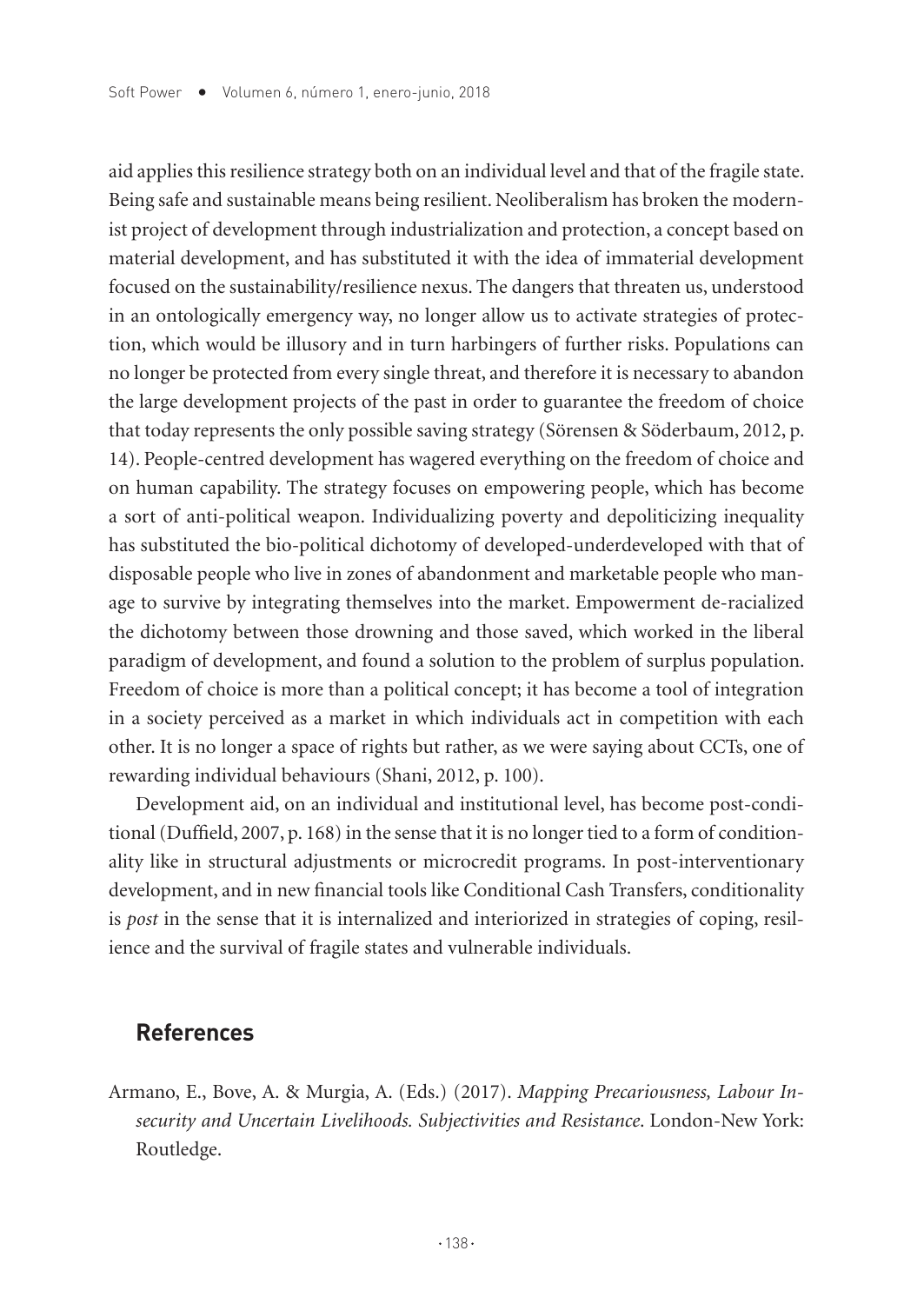- Barros, R., De Carvalho, M., Franco, S. & Mendonça, R. (2010). *Markets, the State and the Dynamics of Inequality: The Case of Brazil*. New York: UNDP, Bureau for Development Policy Poverty Group.
- Batliwala, S. (1993). *Women's Empowerment in South Asia: Concepts and Practices.* New Delhi: Asian South Pacific Bureau of Adult Education and FAO.
- Batliwala, S. (2007). Putting power back into empowerment. *Opendemocracy.* Retrieved from https://www.opendemocracy.net/article/putting\_power\_back\_into\_empowerment\_0.
- Beckmann, S. (2013). Women and Care: Subjectification in Times of the Rising Adult Worker Model. An Intersectional Perspective. *About Gender, 2*(4), pp. 95-119.
- Butler, J. (2012). Can One Lead a Good Life in a Bad Life? Adorno Prize Lecture. Radical Philosophy. 176. En J. Butler. *Notes Toward a Performative Theory of Assembly* (pp. 9-18). Cambridge-London: Harvard University Press.
- Butler, J., Gambetti, Z. & Sabsay, L. (Eds.) (2016). *Vulnerability in Resistance.* Durham and London: Duke University Press.
- Calvès, A. E. (2009). "Empowerment": Généalogie d'un concept clé du discours contemporain sur le développement. *Revue Tiers Monde, 4,* pp. 735-749.
- Cammarata, V. & Marcenò, S. (Eds.) (2014). *Narrazioni di genere e biopolitiche neoliberali*. Milano: Mimesis.
- Castro, J. A. & Modesto, L. (Eds.). (2010). *Bolsa Famìlia 2003-2010*: *avanços e desafios.*  Brasilia: Ipea.
- Cecchini, S. & Madariaga, A. (Eds.) (2011). *Conditional Cash Transfer Programme. The Recent Experience in Latin America and Caribbean*. Santiago de Chile: United Nations.
- Chandler, D. (2012). Resilience and Human Security: The Post-Interventionist Paradigm. *Security Dialogue, 43*(3), pp. 213-229.
- Chandler, D. & Coaffee, J. (Eds.) (2017). *The Routledge Handbook of International Resilience*. New York: Routledge.
- Chicchi, F., Leonardi, E. & Lucarelli, S. (2016). *Logiche dello sfruttamento. Oltre la dissoluzione del rapporto salariale*. Verona: Ombre Corte.
- Chicchi, F. & Simone, A. (2017). *La società della prestazione*. Roma: Ediesse.
- Cordisco, G. (2016). *Un paese per tutti. Come il Brasile ha ridotto la povertà e promosso l'inclusione sociale: un'analisi del programma Bolsa Família*. Bologna: Filodiritto Editore.
- Cornwall, A. & Eade, D. (Eds.) (2010). *Deconstructing Development Discourse. Buzzwords and Fuzzwords*. Oxford: Practical Action Publishing & Oxfam GB.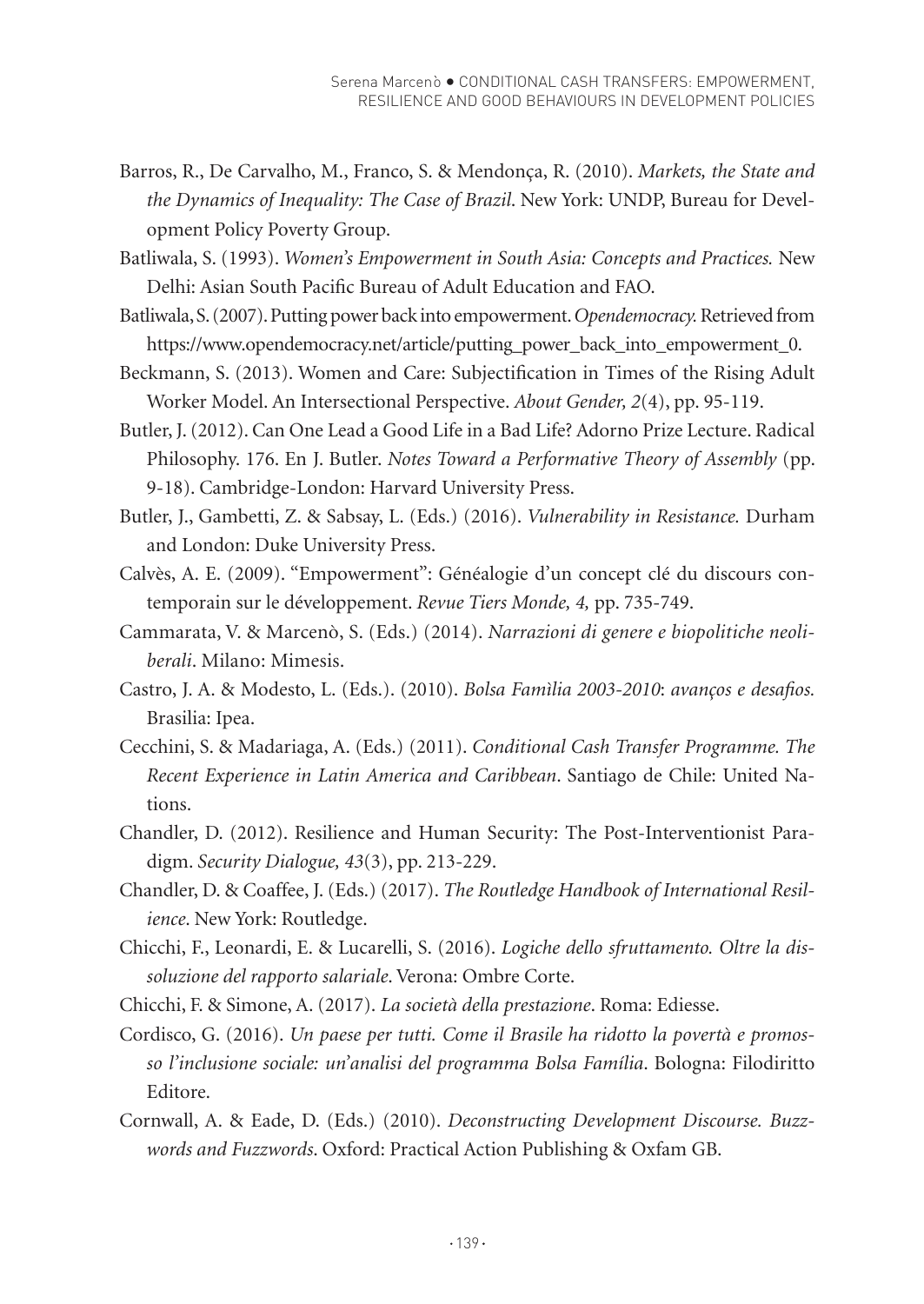Dini, T. & Tarantino, S. (Eds.) (2014). *Femminismo e Neoliberalismo. Libertà femminile versus imprenditoria di sé e precarietà*. Roma: Natan.

Duffield, M. (2007). *Development, Security and Unending War*. Cambridge: Polity Press.

- Ehrenreich, B. & Hochschild, A. R. (Eds.) (2004). *Global Woman: Nannies, Maids, and Sex Workers in the New Economy*. New York: Henry Holt.
- Evans, B. & Reid, J. (2014). *Resilient Life. The Art of Living Dangerously*. Cambridge-Malden: Polity Press.
- Fama, M. (2017). *Il governo della povertà ai tempi della (micro)finanza*. Verona: Ombre Corte.
- Ferguson, A. (2004). *Can Development Create Empowerment and Women's Liberation? Center for Global Justice*. Retrieved from www.globaljusticecenter.org/papers/ can-development-create-empowerment-and-women%E2%80%99s-liberation.
- Ferreira Pires, F. & Leão Rego Walquiria, D. (2013). 10 Anos de Programa Bolsa Família. Política & Trabalho. *Revista de Ciências Sociais,* (38)*,* pp. 13-19.
- Fiszbein, A. & Schady, N. (Eds.) (2009). *Conditional Cash Transfers. Reducing Present and Future Poverty*. Washington DC: The World Bank.
- Fraser, N. (2013, October 14). How feminism became capitalism's handmaiden–and how to reclaim it. *The Guardian.* Retrieved from https://www.theguardian.com/ commentisfree/2013/oct/14/feminism-capitalist-handmaiden-neoliberal.
- Freire, P. (1975). *Pedagogia do Oprimido*. Rio de Janeiro: Paz e Terra.
- Gazola Hellmann, A. (2015). *How does Bolsa Familía Work? Best Practices in the Implementation of Conditional Cash Transfer Programs in Latin America and the Caribbean*. Inter-American Development Bank. Social Protection and Health Division. Retrieved from https://publications.iadb.org/bitstream/handle/11319/7210/How\_ does\_Bolsa\_Familia\_Work.pdf?sequence.
- Haldrup, S. & Rosén, F. (2013). Developing Resilience: a Retreat from Grand Planning. *Resilience*, *2*(1), pp. 130-145.
- Hall, A. (2006). From Fome Zero to Bolsa Família: Social Policies and Poverty Alleviation under Lula. *Journal of Latin American Studies, 38*(04), pp. 689-709.
- Joseph, J. (2013). *Resilience as Embedded Neoliberalism: a Governmentality Approach*. *Resilience, 1*(1), pp. 38-52.
- Kabeer, N. (1994). *Reversed Realities: Gender Hierarchies in Development Thought*. London: Verso.
- Karamessini, M. & Rubery, J. (Eds.) (2013). *Women and Austerity. The Economic Crisis and the Future for Gender Equality*. London: Routledge.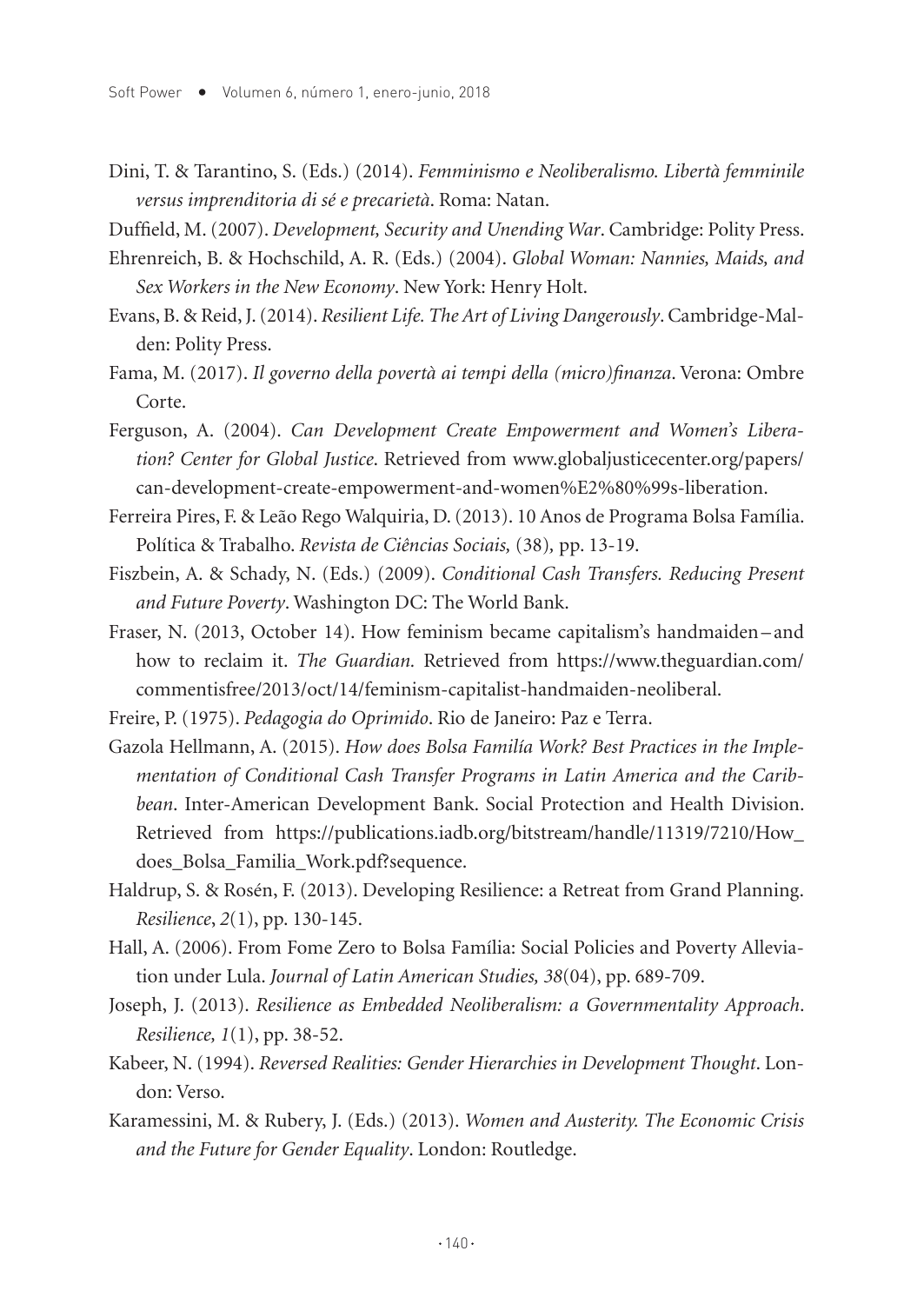- Kittay Feder, E. (2009). The Moral Harm of Migrant Carework. Realizing a Global Right to Care. *Philosophical Topics, 37*(2)*,* pp. 53-73.
- Lazzarato, M. (2011). *La fabbrica dell'uomo indebitato*. Roma: DeriveApprodi.
- Lentzos, F. & Rose, N. (2009). Governing Insecurity: Contingency Planning, Protection, *Resilience. Economy and Society, 38*(2), pp. 230-254.
- León, M. (Ed.) (1997). *Poder y empoderamiento de las mujeres.* Bogotá: Coedición del Tercer Mundo Editores, Fondo de Documentación, Mujer y Género de la Universidad Nacional de Colombia.
- Lindert, K. (2006). Brazil: Bolsa Família Program Scaling-up Cash Transfers for the Poor. En *OECD Managing for Development Results Principles in Action: Sourcebook on Emerging Good Practices*. Washington DC: The World Bank.
- Lindert, K., Linder, A., Hobbs, J. & De la Brière, B. (2007).*The Nuts and Bolts of Brazil's Bolsa Família Program: Implementing Conditional Cash Transfers in a Decentralized Context.* Washington DC: The World Bank.
- Marazzi, C. (2009). *Il posto dei calzini. La svolta linguistica dell'economia e i suoi effetti sulla politica*. Torino: Bollati Boringhieri.
- Marcenò, S. (2014). *Human Security: mudanças sistêmicas nos dispositivos governamentales.* En N. Avelino & S. Vaccaro (Eds.), *Governamentalidade e Securança* (pp. 243- 262). São Paulo: Intermeios.
- Marcenò, S. & Pera, A. (2017). Choice Feminism and Adult Worker Model in Neoliberal Era. Some Effects of Inclusive Policies. *Athens Journal of Social Sciences, 4*(2), pp. 175-186.
- McCourt, W. (2008). Public Management in Developing Countries: From Downsizing to Governance*. Public Management Review*, *10*(4), pp. 467-479.
- Medeiros, M., Britto, T. & Veras Soares, F. (2008). Targeted Cash Transfer Programmes in Brazil. BPC and the Bolsa Familia (Working Paper n.° 48). Brasilia: International Poverty Centre-UNDP.
- Mezzadra, S. & Neilson, B. (2013). *Border as Method, or, the Multiplication of Labour*. Durham: Duke University Press.
- Molyneux, M. & Razavi, S. (2012). *Gender Justice, Development, and Rights*. Oxford: Oxford University Press.
- Morini, C. (2011). *Per amore o per forza. Femminilizzazione del lavoro e biopolitiche del corpo*. Verona: Ombre Corte.
- Mourão L. & Macedo de Jesus, A. (2012). Bolsa Família (Family Grant) Programme: an analysis of Brazilian income transfer programme. *Field Action Science Reports, 4,* pp. 43-49.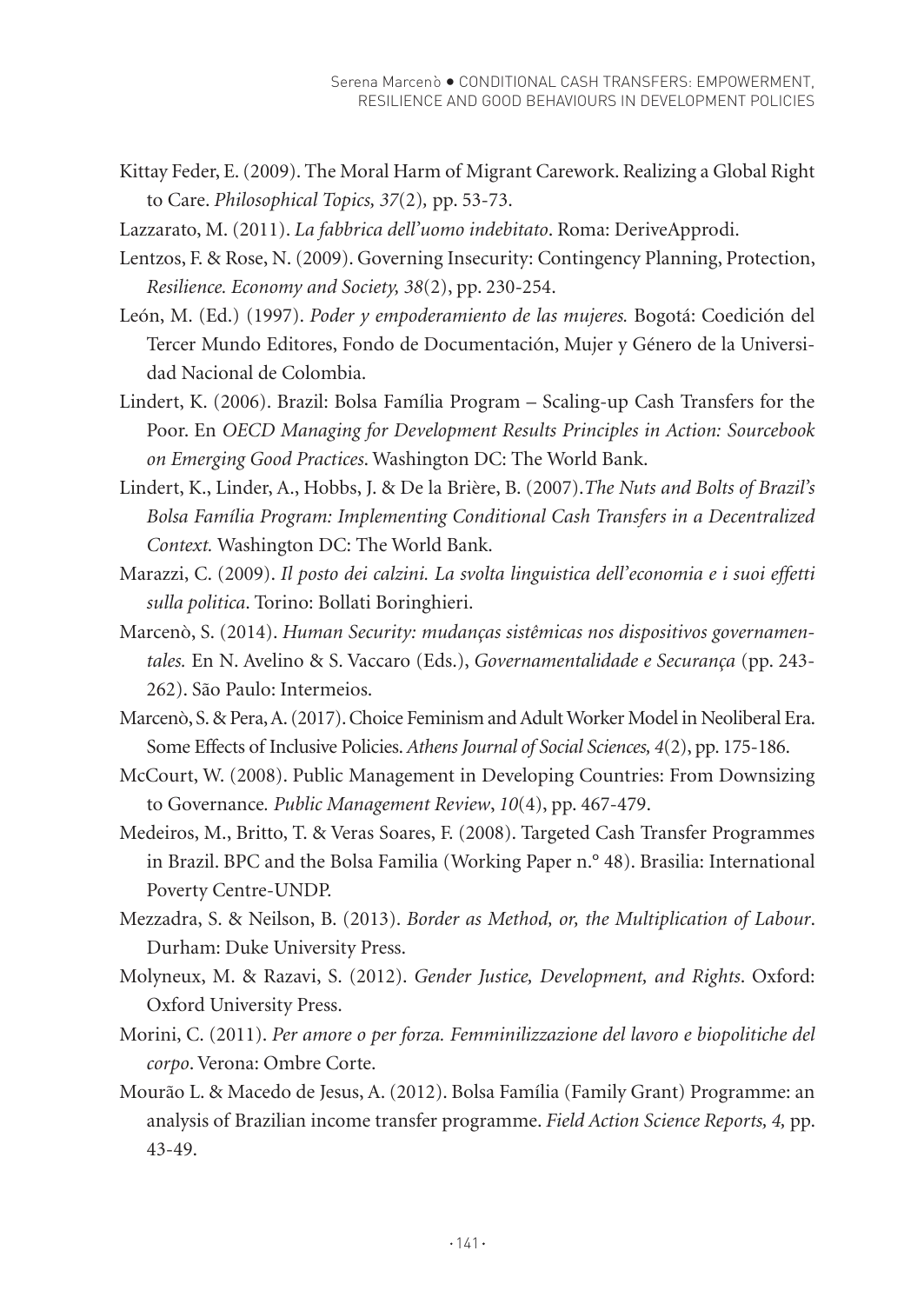- OECD-DAC (2006). *Emerging Good Practice in Managing for Development Result. MfDR Principle in Action: Sourcebook on Emerging Good Practices* (1st ed.). Washington DC: The World Bank.
- OECD-DAC (2008). The Paris Declaration and the Accra Agenda for Action 2005 and 2008. Retrieved from http://www.oecd.org/dac/effectiveness/34428351.pdf.
- Povinelli, E. (2011). *Economies of Abandonment. Social Belonging and Endurance in Late Liberalism*. Durham-London: Duke University Press.
- Reed, L. R. (Ed.) (2014). *Resilience. The State of the Microcredit Summit Campaign Report*. Washington DC: Microcredit Summit Campaign.
- Reid, J. (2012). The Disastrous and Political Debased Subject of Resilience. In F. Söderbaum and J. Stilhoff Sörensen (Eds.), *Development Dialogue. The End of the Development Security Nexus? The Rise of Global Disaster Management* (pp. 67-79). 58. Sweden: X-O Graf Tryckeri Uppsala.
- Rowlands, J. (1996). Empowerment examined. *Development and Social Diversity* (pp. 86-92). Oxford-Dublin: Oxfam.
- Sardenberg, C. (2008). Liberal vs. Liberating Empowerment: a Latin American Feminist Perspective on Conceptualising Women's Empowerment. *IDS Bulletin,* (39), pp. 18-25.
- Sarker, A. E. (2006). New Public Management in Developing Countries: An Analysis of Success and Failure with Particular Reference to Singapore and Bangladesh. *International Journal of Public Sector Management, 19*(2), pp. 180-203.
- Sen, G. & Grown, C. (1987). *Development, Crises and Alternative Visions: Third World Women's Perspectives*. New York: Monthly Review Press.
- Shani, G. (2012). Empowering the Disposable? Biopolitics, Race and Human Development. *Development Dialogue. The End of the Development Security Nexus? The Rise of Global Disaster Management,* (58), pp. 99-113.
- Soares, S. (2012). Bolsa Família, its Design, its Impacts and Possibilities for the Future. Institute for Applied Economic Research (IPEA) (Working Paper n.° 89). Brasilia: International Policy Centre for Inclusive Growth; Poverty Practice, Bureau for Development Policy, UNDP.
- Soares, F., Ribas, R. & Osório, R. (2010). Evaluating the Impact of Brazil's Bolsa Família. Cash Transfer Programs in Comparative Perspective. *Latin America Research Review*, *45*(2), pp. 173-190.
- Sörensen, J. S. & Söderbaum, F. (2012). The End of the Development Security Nexus? The Rise of Global Disaster Management. *Development Dialogue.* (58), pp. 7-20.